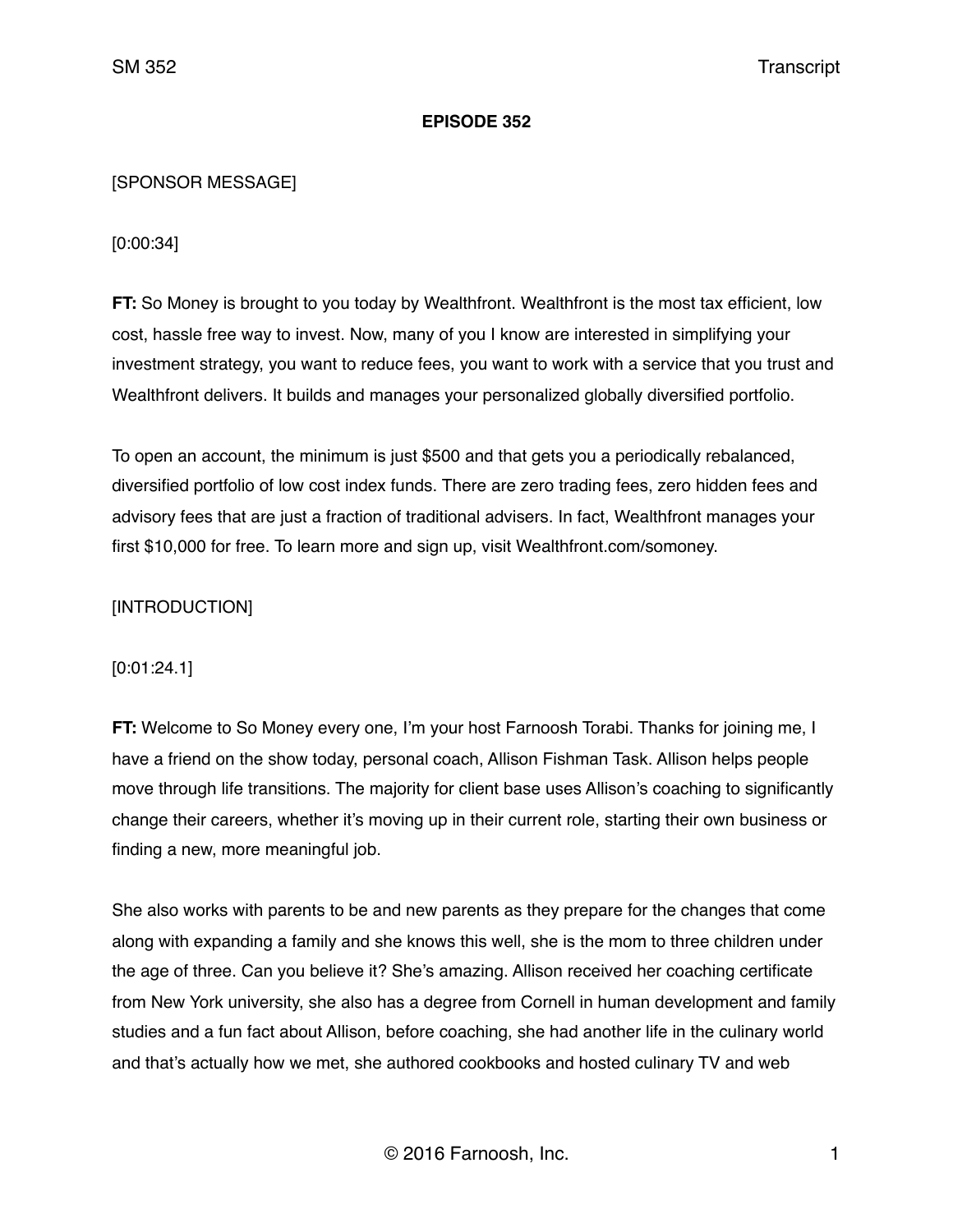shows including TLC's Home Made Simple and lifetime's Cook Yourself then she also had a great show on Yahoo called Blue Ribbon Hunter.

Some take away with Allison, how she works with clients to help them transition to more meaningful place in their careers, she offers some case studies and the one million dollar financial failure that she learned the hard way but Allison being Allison took that failure, turned it into a remarkable lesson and to this day continues to learn from that financial failure.

Here we go, here's Allison Fishman Task.

[INTERVIEW]

[0:02:53.6]

**FT:** Allison Fishman Task, my girlfriend, welcome to So Money.

[0:02:58.1]

**AFT:** Hi Farnoosh, good morning.

[0:02:59.8]

**FT:** We go way back don't we?

[0:03:01.7]

**AFT:** We go pretty far.

[0:03:03.3]

**FT:** Yeah, we go back to the, well even before Yahoo!, we sort of knew each other or knew about each other but we really got to know each other working at Yahoo!. You had a show there,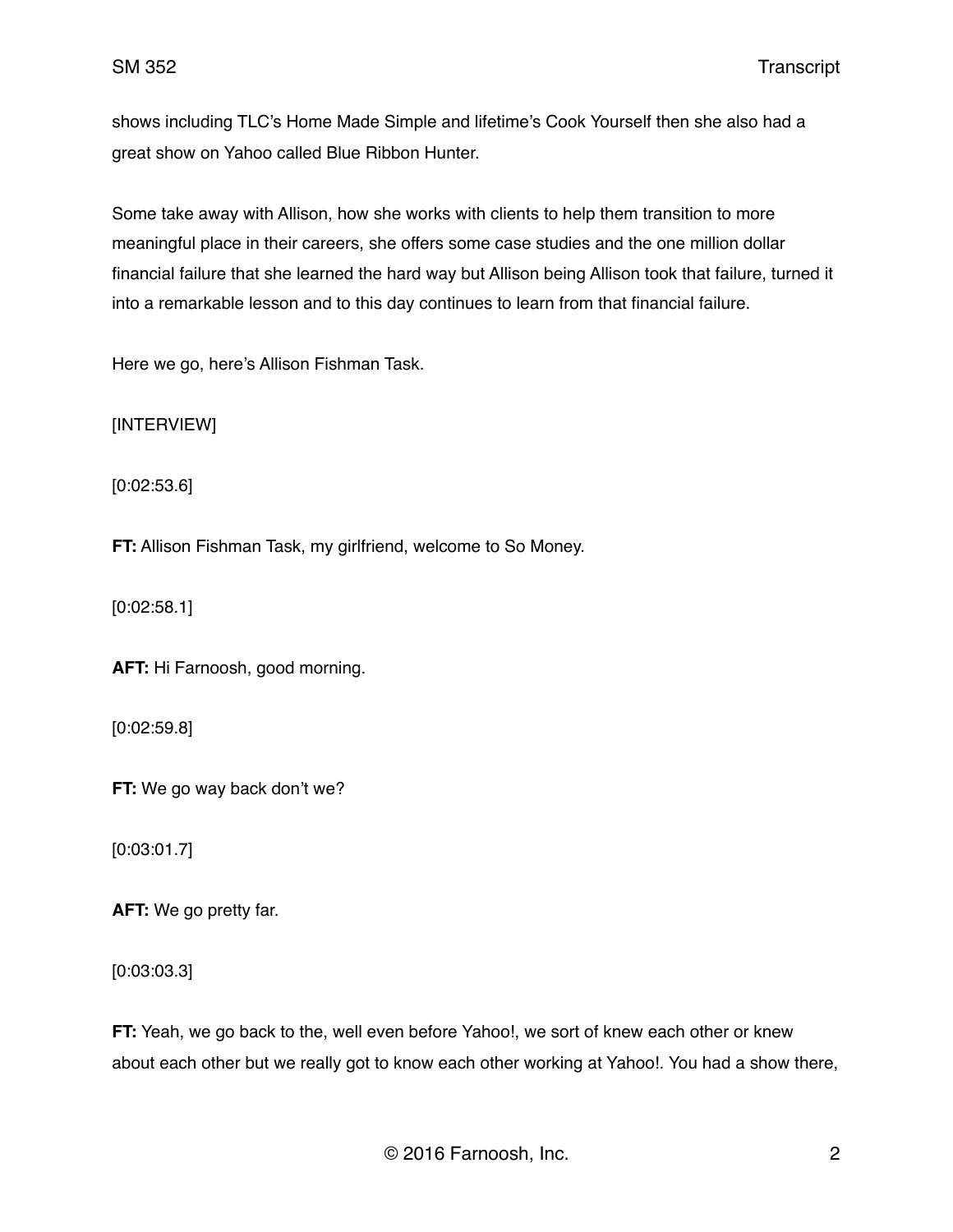I had a show there and that was like, I call that like the golden era, the roaring age of video when we were at Yahoo!. I feel like it's not like that anymore.

[0:03:28.5]

AFT: It's so funny, I started out working in TV and I remember, the money of TV and Internet video is so telling right? Because at first the money was in TV then it was cable and then wow.

[0:03:40.9]

**FT:** Video.

[0:03:42.1]

**AFT:** If you wanted to make money, it was video online.

[0:03:43.8]

**FT:** Yes. I would tell people I had the best job in the industry because I had hair and makeup, I had a wardrobe, I had a very generous fee that I got per video and it was a little too good to be true and of course all good things come to an end and I'm happy to see that you are doing what you're doing. I feel like you are doing what you need to be doing, you're put on this planet to do which is helping people become a better version of themselves. Mostly through their professional work. Tell us a little bit about your coaching business that you started pretty recently?

[0:04:18.9]

**AFT:** That's right. So I actually got a coaching degree 10 years ago from NYU, I got a coaching certificate and I got it because it was something I always wanted to do. I remember my high school guidance counsellor even, this is great, you're helping people fulfil their destiny, you're pulling out of them, their dreams and then helping them get it. I always thought it was a cool thing to do.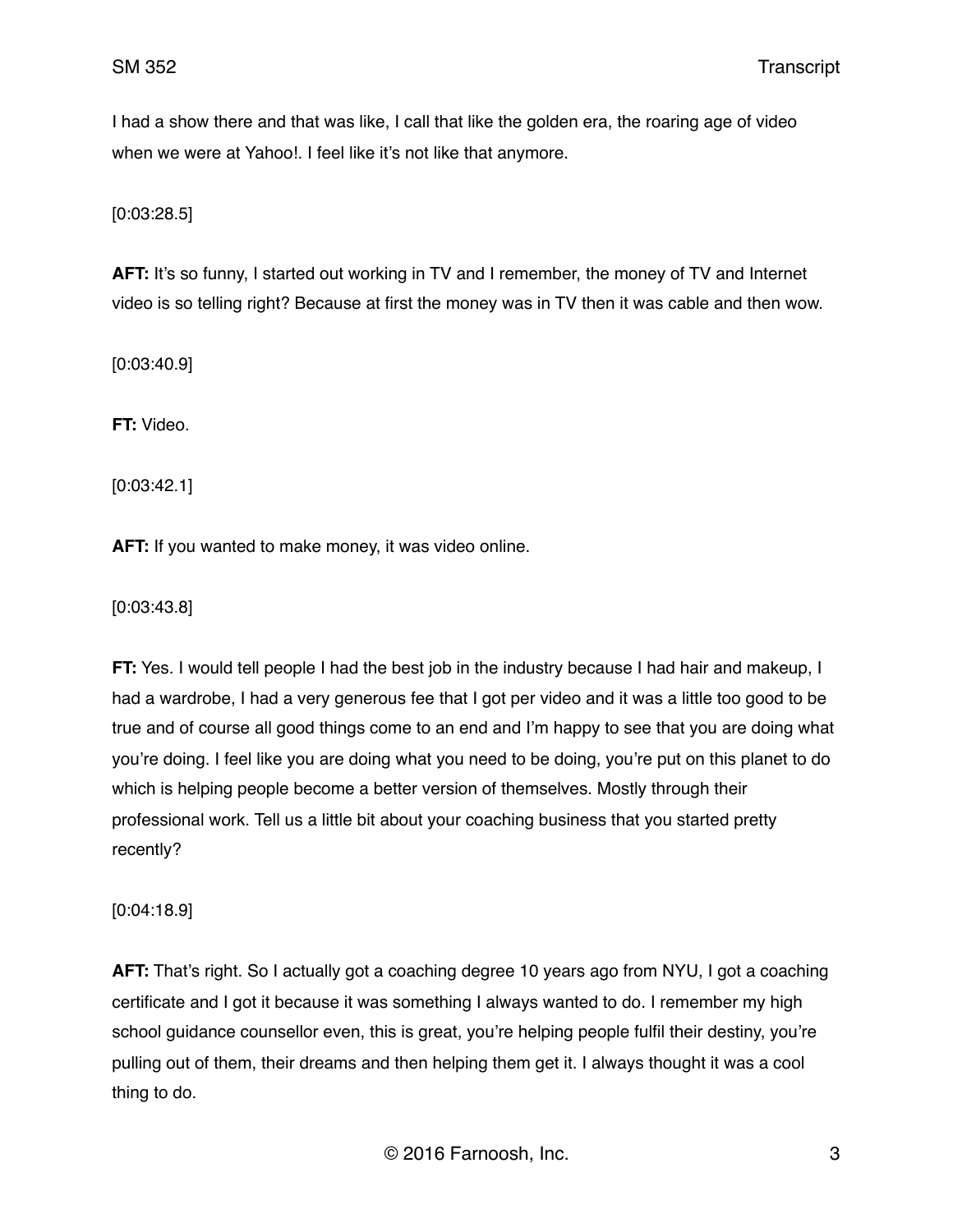I also really loved cooking and traveling and being on camera. In between gigs on camera, whether it was my TLC show or my lifetime show, I actually got a coaching certificate and always coached on the side, with the intention that once I had a family and settle down, it was something I could open office and do full time.

[0:04:58.7]

**FT:** Which is what you're doing.

[0:05:00.8]

**AFT:** Yeah.

[0:05:00.4]

**FT:** I have to say though. Do you feel as though coaching the industry has gotten diluted? I feel like everyone is a coach.

[0:05:08.9]

**AFT:** Fantastic question. 10 years ago when I started, people weren't really doing it and it was about educating people as to what a coach is and what they do. Now, flash forward 10 years you say "life coach", there's a lot of eye rolling and I really struggled with that in terms of my personal brand.

How do I do this thing that everyone thinks they get and is super oversaturated? Also it's an unregulated industry, there is a governing body and you can get officially certified but it's not like therapy, you're not licensed. So yes, anyone can do it, anyone can hang their shingle out and I guess the way I dealt with it is just by knowing I do a really good job and my clients are very happy and just continued to go out there and do the best job I can do.

[0:05:49.1]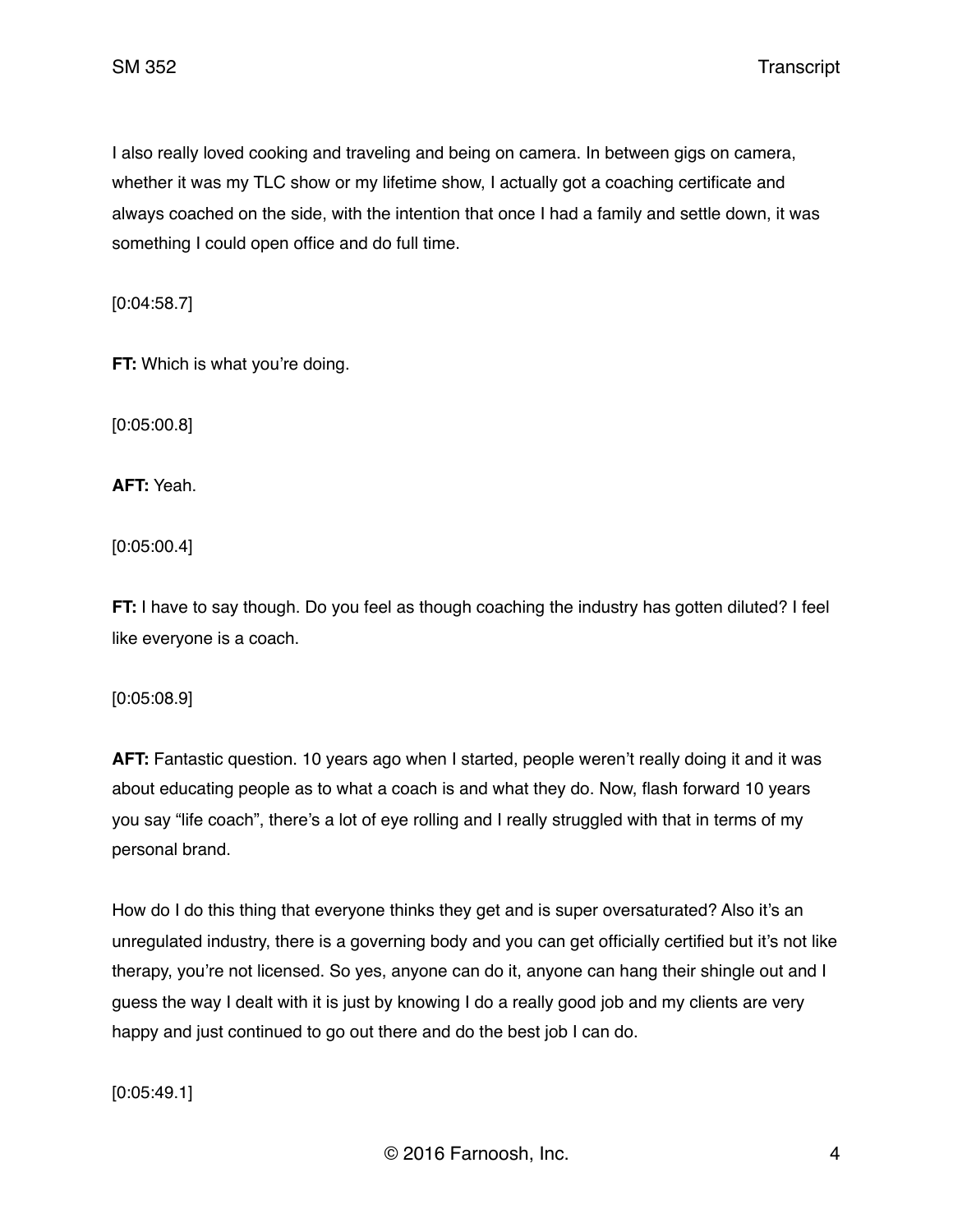**FT:** Share a little bit about the behind the scenes of what you do in your coaching practice? Maybe walk us through a typical relationship that you may have with a client?

#### [0:05:57.6]

**AFT:** Fantastic. Okay, someone will come to me, so I always, because coaching, because not everyone has experience coaching, I always give away a complimentary intro session. Someone will come into my office, it's a lot like a therapist office, in fact my building is all therapists except for me. Except I like to say there's no patchouli, there's not comfy couches, we sit at a table and there's a white board. If you're familiar and comfortable with a corporate environment, it feels familiar. We're not sitting down with Kleenex, we're sitting up with paper and pen and a white board.

[0:06:30.2]

**FT:** Or Booze, no, there's no alcohol?

[0:06:32.2]

**AFT:** I hadn't gone in that direction but I might think about that for my evening sessions, thank you for suggesting that. That's what it is, we're really applying a lot of business tools towards your life and helping you get to a place you want to go. I recently had a client who came in and was like, "Listen, I don't know if I'm clinically depressed or anxious or whatever."

And I said, "You know what? It really doesn't matter, we're not here to talk about the problems, we're here to talk about what you want and how you can get there. We'll take whatever that thing is and either blast through it, go above it, underneath it or around it." I just don't spend a lot of time in the negative, I've been schooled in positive psychology so we spend a lot of time thinking through what you want and how to get there and not dwelling in why you're not there.

[0:07:18.8]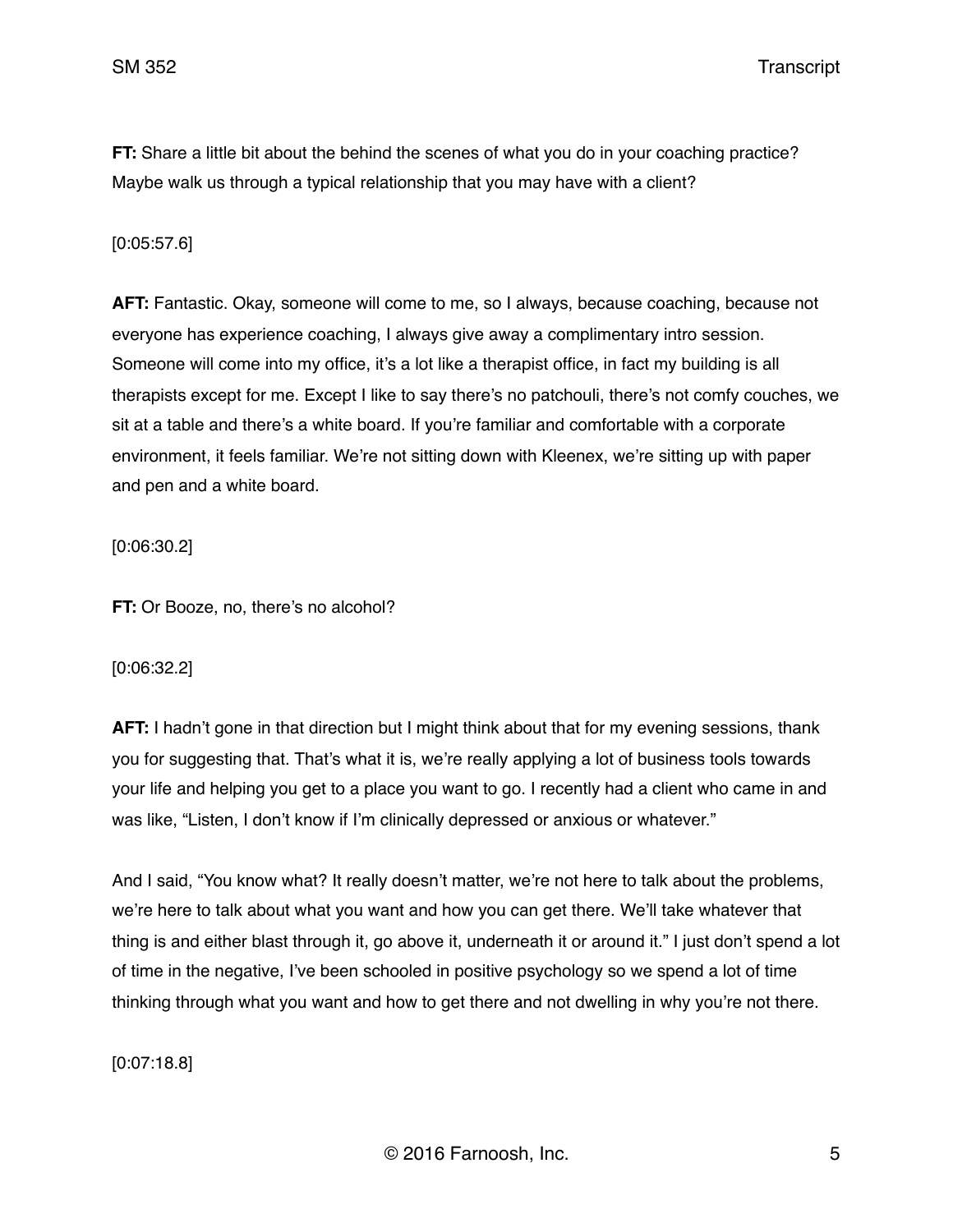**FT:** I remember you giving me a phenomenal case study, tell me about this one woman who came to you and you've helped her so much in her career. Do you remember that story? I want you to share that a little bit because I think that's really a great illustration of the potential of what working with a coach can result in.

[0:07:36.3]

**AFT:** Absolutely. Now, this is a client who I've worked with over the course of seven years and I will tell you that when she came to me, she was in her late 30's, very smart, successful, working at a real estate firm in Manhattan and just hitting the glass ceiling hard again and again literally with her forehead and we put together a lot of strategies for her to ask for what you wanted, ask for partnership and it just became clear, it wasn't going to happen. Again, very skilled, very smart, it just wasn't happening.

We reviewed her  $-1$  mean she was working 12 to 16 hour days, she was doing everything she could. They weren't going to let her in the boys club, it wasn't going to happen. We kind of looked at her values and what she wanted to do as a business person and an entrepreneur. Also, she wanted to get the heck out of New York, she wanted to move back to San Francisco, she wanted to get a partner and have a family, she kind of wanted a full life 180.

But while she was at this job working so hard not understanding why they wouldn't let her in, she just kept knocking her head against the wall. After a number of years I am thrilled to say, she is a very happily married women with two children and working on her second startup where she is the CEO.

[0:08:54.4]

**FT:** Fantastic. That's the thing too. When you find fulfilment in your career, a lot of other pieces fall into place too.

[0:09:03.7]

**AFT:** Absolutely right.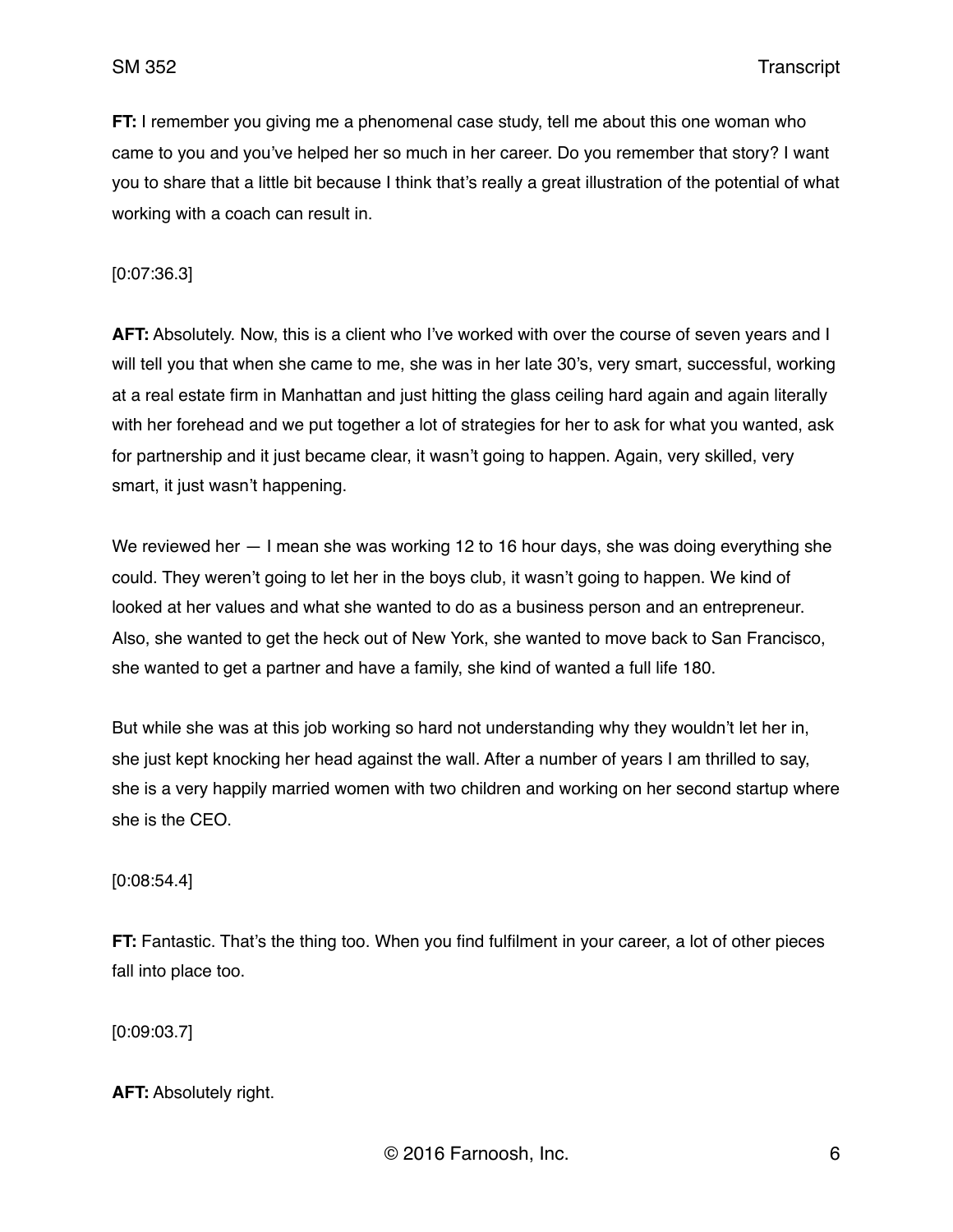### [0:09:05.6]

**FT:** Do you miss your previous role as  $-1$  mean you were the go to food expert. I mean, like you had books, you had TV shows, I feel like you're also a case study in how you can reinvent your career and it was largely fuelled by the fact that, we should mentioned, you have three kids under the age of three.

[0:09:25.4]

**AFT:** That's correct. I had my children later in life, I had my twins when I was 40 and my daughter when I was 42. That gave me two decades to get my yaya's out and travel and do all kinds of fun stuff so that now as a mother I'm very excited to spend time with them and still of course have a career but my career kind of supports my role and vice versa.

I'm a better mom because I have this thing that I do and that I'm better at what I do because I have a lot of fulfilment and satisfaction in my life. I'm okay going to bed at nine, I don't need to fly around, I spent two years flying around the country going to food festivals. I loved doing that and a lot of people who come to me for career coaching, there's often a health element, whether they're not eating, they're not sleeping. So that skill I have still is used every time I have a session.

### [0:10:21.8]

**FT:** Does money come up a lot in your sessions? You see where I'm going to, right? I'm trying to transition us a little.

[0:10:28.7]

**AFT:** It's very funny, often in my first session — in our culture, we don't talk about money, well you do but not everybody else does. People will talk about their career and they'll say, "You know, I want to make X," and they'll spend 15 or 20 minutes talking about X and, "I've made Y and I sometimes made Z but I want to make X." Then I'll just say, "Well what's X?"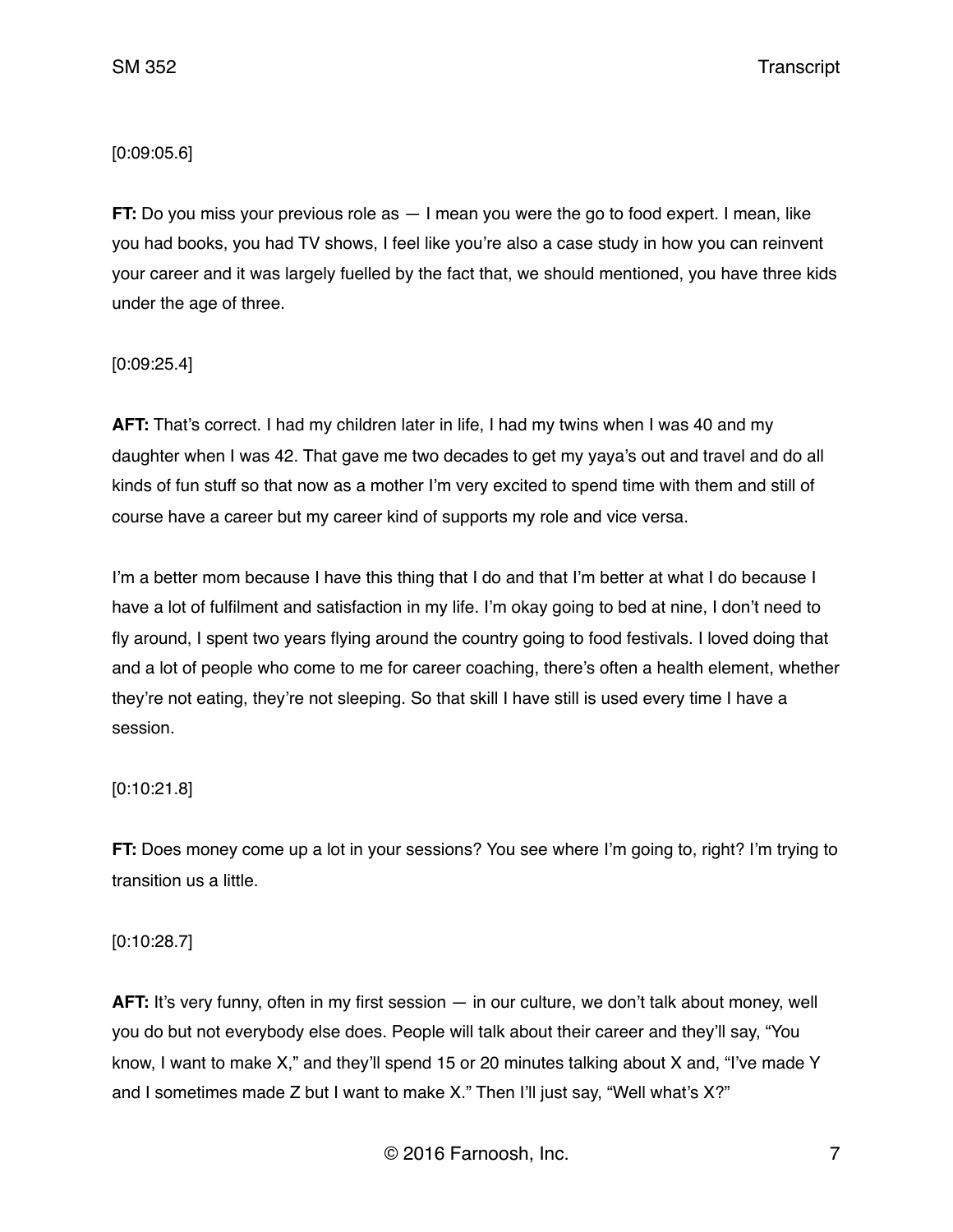They'll look at me and be like, "That's right. You're on my side. I can tell you my secret." Money comes out instantly. People say it in a nervous way if someone wants to make \$800,000 they'll be like, "I really like to make \$800," but then two hours later I may have a client who just really wants to make \$120. Everyone has their X and it's really important to get it on the table because our goal is to get you there. Let's talk about the X.

[0:11:18.4]

**FT:** Okay, let's talk about the X, let's talk about your X? What's your money mantra Allison? Do you have one and does that maybe play into your coaching practice?

[0:11:30.2]

**AFT:** I actually, I thought about this a little bit and I think I have two. I know in couples, there's always, there often are money issues and money issues can really break apart a couple. My husband and I are totally on the same page on this and I'm realizing how rare it is, which is we live within our means, we never go beyond our means, we don't have credit card debt, we don't take on our debt, we don't take on debt.

Living within our means is really important to both of us and it's great because if one of us was out a step with that we'd be in a bad way. I also very much believe and this is informed for my first career which was .com, I can make as much money as I want to make. I never feel like, "Gosh, if only I could!" I believe if I wanted to make a million dollars next year, I absolutely could.

I had one friend who used to say, how do you feel? I feel like a million bucks, that bad? I've kept company for m .com days with lots of self-made millionaires, people who made millions before they were 30 and then I have lots of people who are still dealing with their college debt. So I believe you can do exactly what you want with money.

[0:12:34.8]

**FT:** And I believe that when women earn their wealth, the world becomes a better place.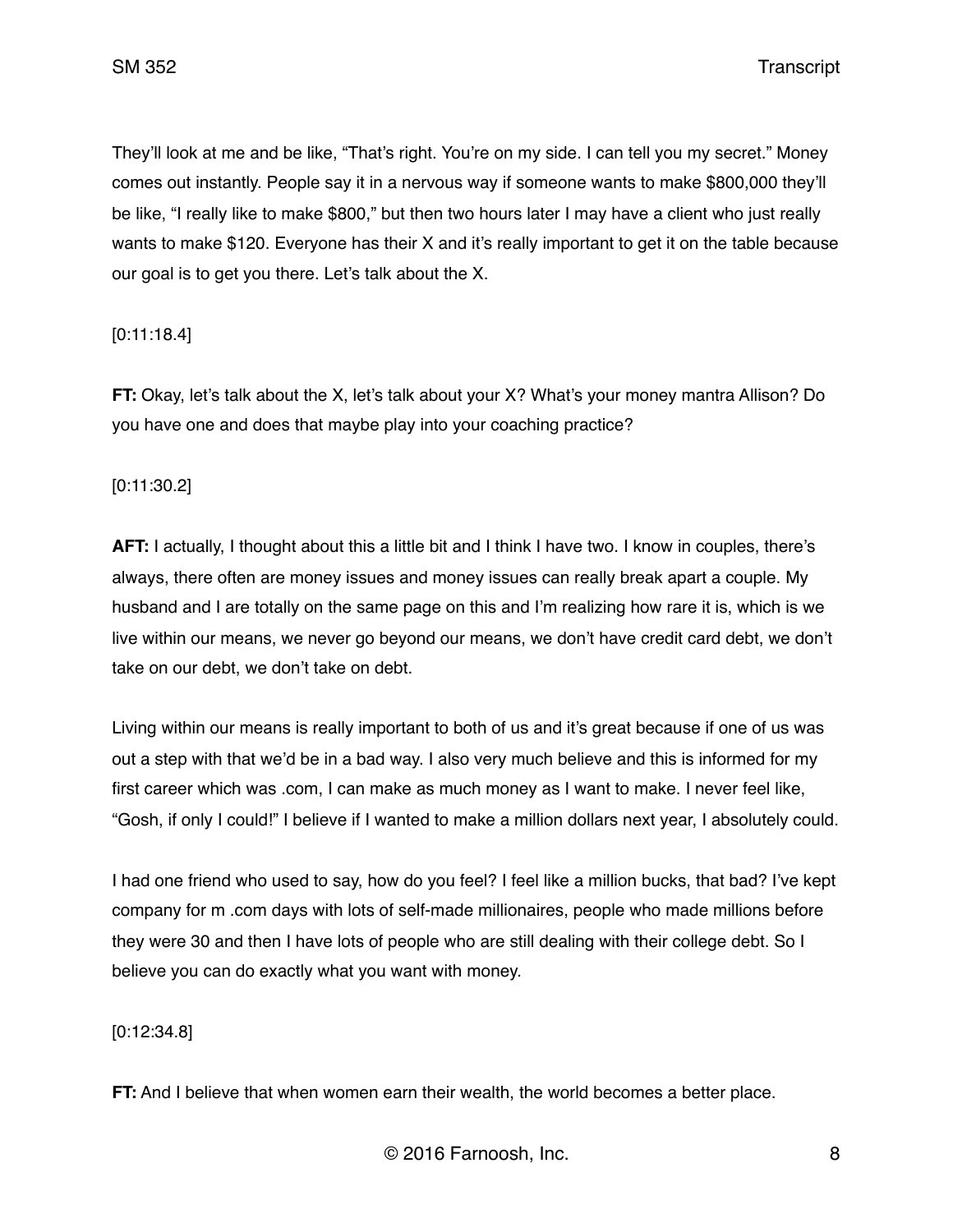[0:12:41.5]

**AFT:** Wow.

[0:12:41.8]

**FT:** I do, I think that and I think that for me that was really — I learned this myself, I didn't grow up thinking this way. I was inspired by people like you that I've interviewed on the podcast who told me that there is no — you should not think of your income and your earnings as ever having a limit that it is limitless. And sometimes I think we get really complacent and satisfied with what we make.

Because, well we're paying the bills on time, the kids are healthy, the kids are fed, everyone's good. Why try to make more money? Then, I've been told that it's not just about you right? When you make more money, the world becomes a better place, you can give that money to charity, you can do things that you hadn't even thought about that can help you with your stress, you can go travel more, there's a lot of ways that money can be reinvested to make you and the world in a better place. And so let that be motivation too.

[0:13:46.1]

**AFT:** That's a beautiful thing. Its funny when I was in high school, I inherited a little bit of money and by little bit I mean it was like a thousand dollars, it wasn't as significant. I said to my parents, they were like, "Well what do you want to do with your money?" I said, "I want to give it away for kids who can't go to college. I want to put a scholarship in my name at my high school."

I remember we recently been given scholarships and I didn't apply for any scholarships because my parents were going to pay for college, I went to a state school and I was like, "Well there are people who need it more than I do." So I wanted very much to help those people and that's what extra money is, that's an opportunity to help others.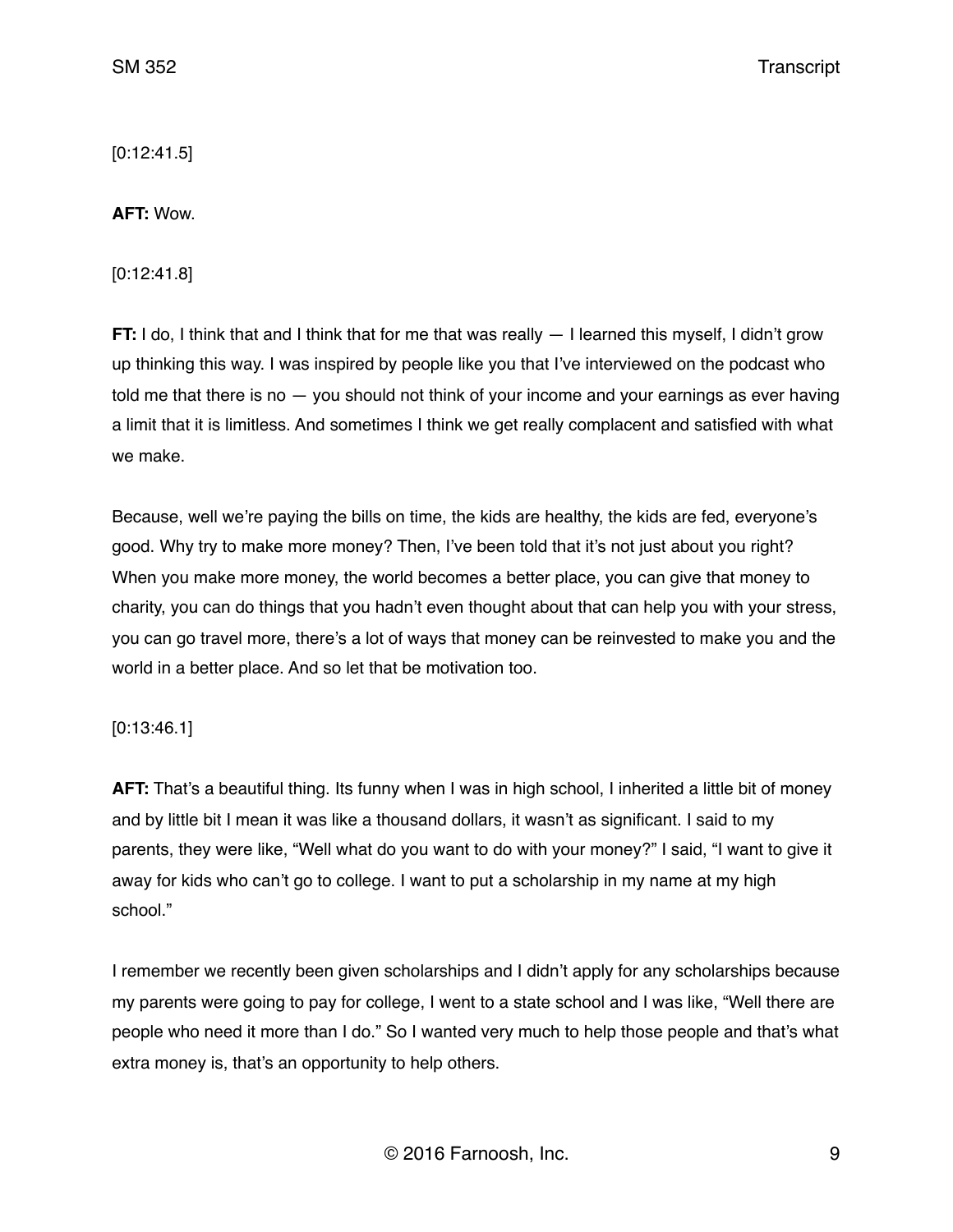[0:14:23.8]

**FT:** Yes. Okay, so growing up, you've sort of taken us already back in time but tell us a little bit about your exposure to money growing up as a kid? What's your fondest money memory?

[0:14:36.3]

**AFT:** In my room, I had access to the attic in my room so I had like all these extra little drawers and stuff like that and I had a black shoe box where I kept all my money. I started working I guess when I was…

[0:14:49.2]

**FT:** You remember the color?

[0:14:50.6]

**AFT:** I remember the black shoe box and it was worn on the edges and god help you, if that top wasn't on the way I left it and by "god help you" I mean my brother.

[0:14:59.7]

**FT:** Yeah, your brother, okay.

[0:15:01.8]

**AFT:** Because if I knew that that top had shifted, someone had been in my money box and there was hell to pay but yeah, I was very organized about the way I kept my money, my stacks of bills, faced up and the nickels, dimes and quarters, everything was very structured and organized, I had a lot of respect for money, I took care of money. There's also a story that my family loves to tell me and I vaguely remember sitting on a yellow couch with my brother trading money because I would always trade money with my dad.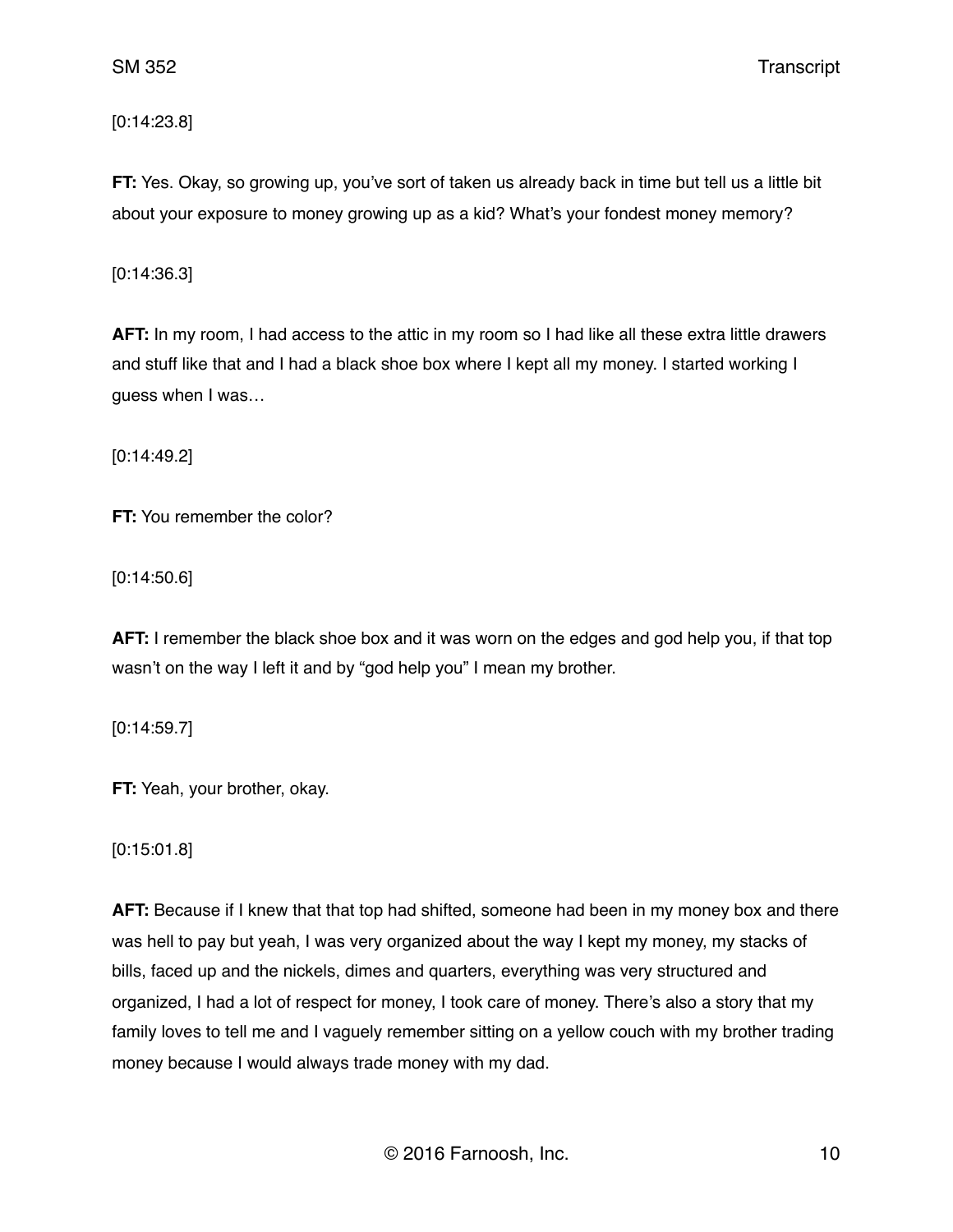[0:15:29.3]

**FT:** Trading money? So what like, "Here's a dollar," you wanted the crisp for dollar or you want...

[0:15:33.7]

**AFT:** Exactly.

[0:15:34.4]

**FT:** Okay.

[0:15:35.7]

**AFT:** My dad, I would give him a bunch of quarters and he'd give me bills, you always want to get the bigger bills because the bigger bills are harder to break, it's like that piece of chocolate cake, you'll nibble around the edges but won't take the piece, I wanted bigger bills so then I wouldn't dig in to them as quickly.

My brother and I were trading and I taught him that for every two dimes, I would give him a nickel because the nickel was bigger and of course more valuable. Now, that was not a very nice big sister thing to do but I did do it until my parents caught on and they were…

[0:16:06.5]

**FT:** That's funny.

[0:16:07.4]

**AFT:** I know, I think they were kind of horrified but also kind of like...

[0:16:14.5]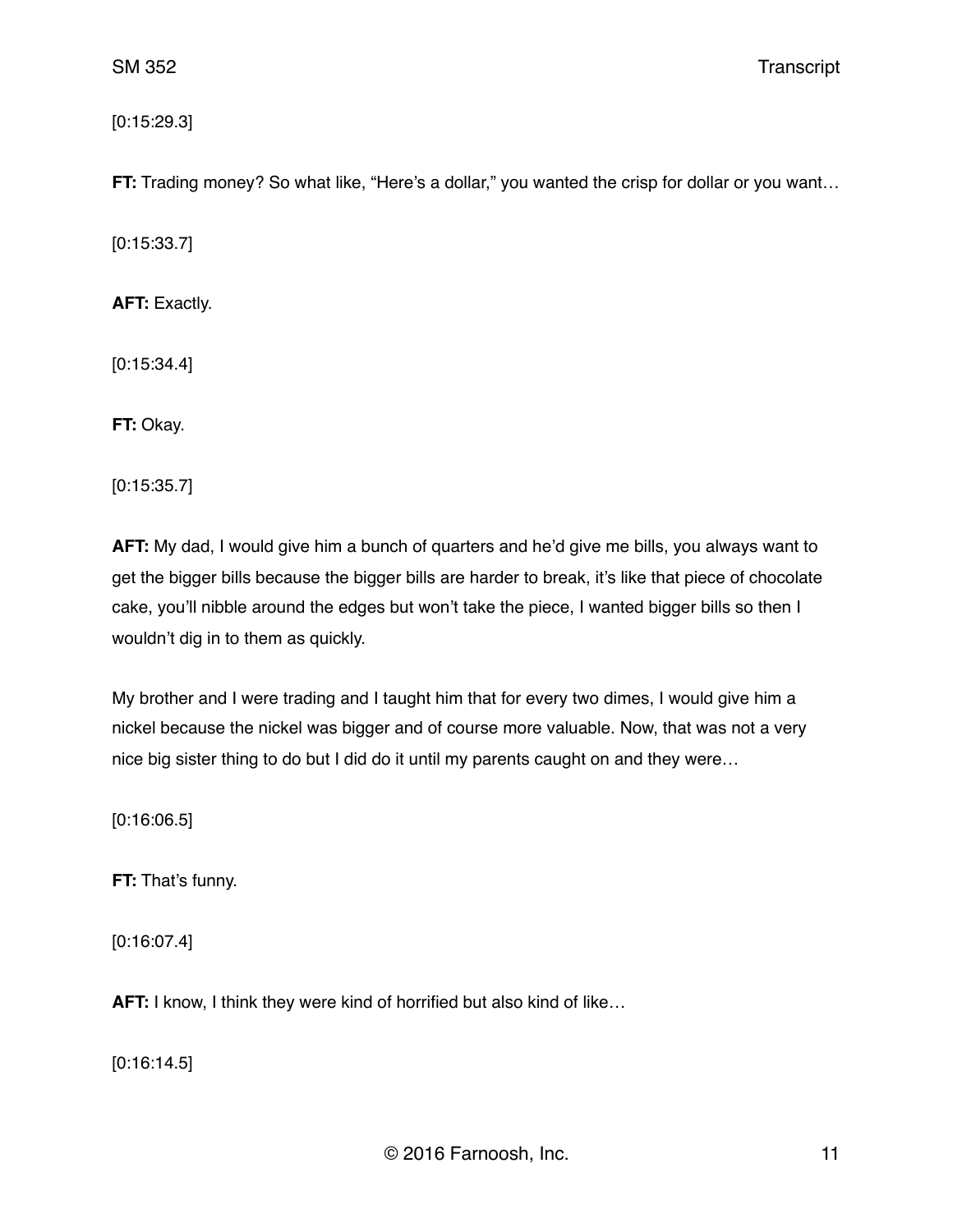**FT:** What is the age difference between you and your brother?

[0:16:17.1]

**AFT:** Four years. So I think I was probably eight and he was four and that makes it really mean.

[0:16:21.3]

**FT:** By eight you were really like 28 because that's how girls mature right?

[0:16:25.4]

**AFT:** I was very shrewd. He's now a financial planner so I do think I helped him.

[0:16:31.5]

**FT:** You prepared him? Wow, that's an awesome story. Okay, tell me about failure Allison? Financial failure, have you ever experienced one and how did you work your way through that?

[0:16:44.2]

**AFT:** This is a big one Farnoosh and I'm really excited to share this with you because we know each other but I don't think you know this about me and you're going to enjoy this. Get ready. When I was, I guess two years out of college, I went to work for a .com and I worked for a series of .com's, I worked for companies that are no longer in existence, one of them that's still is called CNET but I was employee number eight at a company that went to 800.

So I helped companies early on when they were hiring, basically warm bodies. I received a lot of stock options from one company called Viant, no longer exists. At one point after we went public and the stock was up at \$86, I remember looking in my little account and seeing seven figures. So at \$28 I had crossed the million dollar mark.

[0:17:34.7]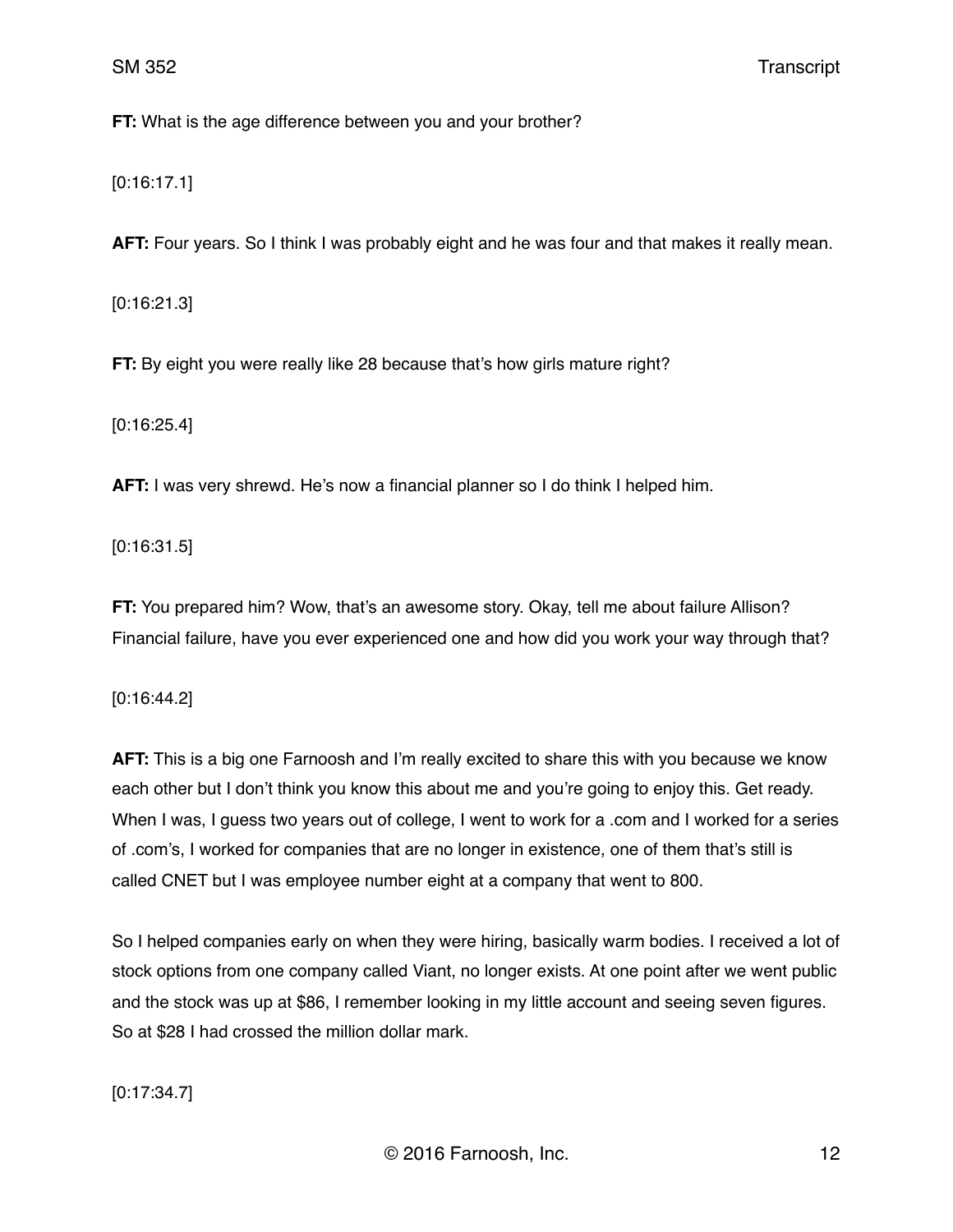**FT:** Wow.

[0:17:35.6]

**AFT:** Yeah, I would sit and I would just look at the number and like refresh because every day, one day it was at \$70, one day it was \$80 and I look at it and be like, "Oh, \$1.2 million, oh!" I'd just sit there, looking at the number on my computer screen.

[0:17:50.0]

**FT:** But it wasn't real money? Was it?

[0:17:52.7]

**AFT:** Actually, these were executed options. This was actually real money.

[0:17:57.6]

**FT:** Okay.

[0:17:58.4]

**AFT:** This was real money Farnoosh. Then I went to visit my parents and I remember my dad took me to the side and said, "You've got to think about diversifying," and I remember saying, "Dad, this isn't real money, I didn't really earn it, I didn't make a million dollars, if I get it, if I lose it, it's what should be, it's not really mine, it's not fair. Someone's retirement account, they're taking a bet on me and I don't want to wipe someone else out."

That's some pretty warped thinking but I didn't feel like I had earned it. Then we watched the stock ride down to \$30 and my dad said, "Honey, got to sell some." I was like, "You know what dad? I feel like this is just…" I was a little hot headed moron and then it rode down to \$6 and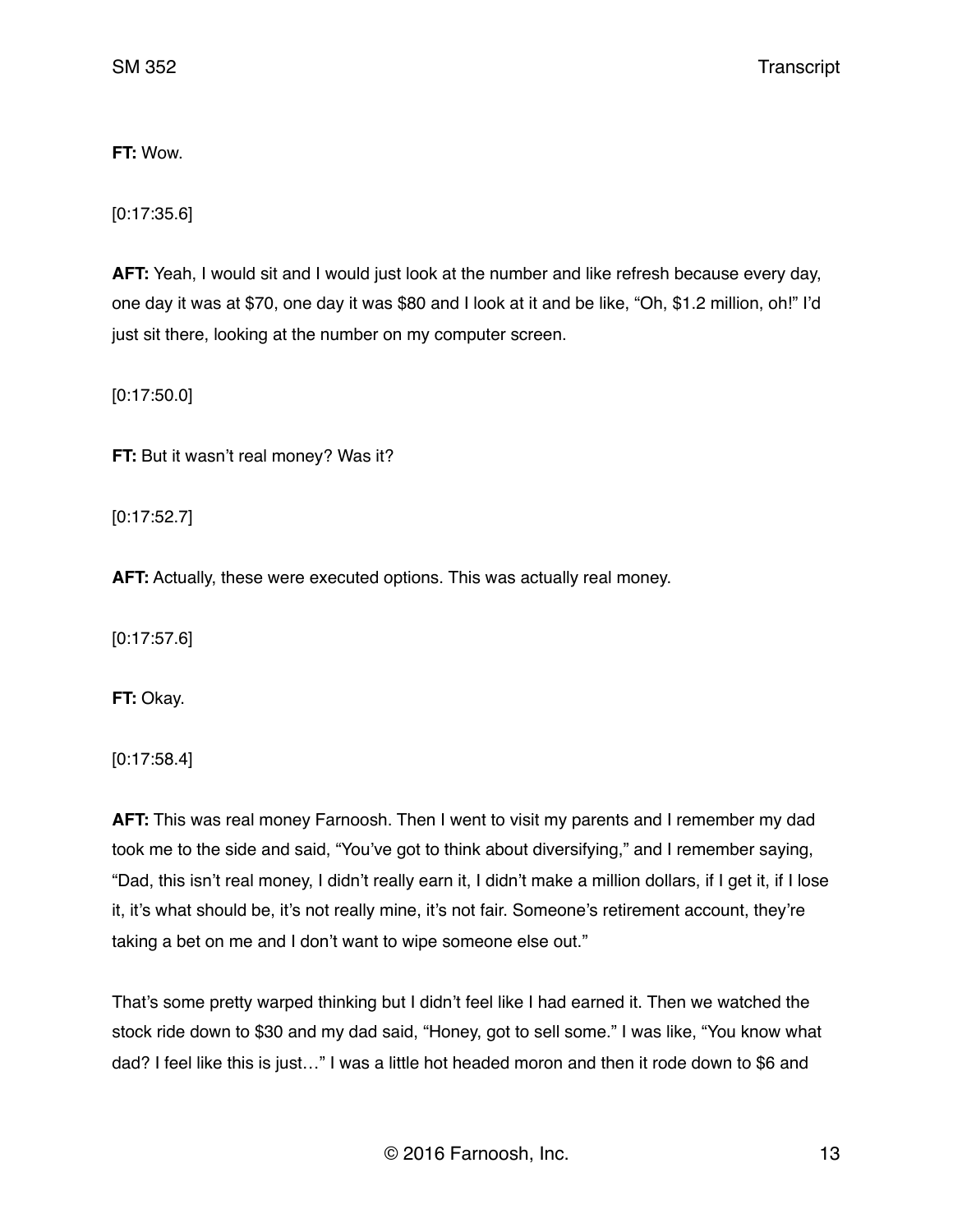then I sold. Yeah, that hurts doesn't it? That hurts. Don't ever bring this up with my dad. He goes nuts.

I did take the money eventually and got two grad degrees with it, a culinary degree and then a master's degree. I always, you could hear my voice with this, you're in pain right now. My feeling is, "I paid a million dollars for this lesson, I better take something from it." I laughed at it, I sort of see it as what it is, the money's not coming back so it's, "What do you do with that lesson?"

[0:19:18.1]

**FT:** Right.

[0:19:19.8]

**AFT:** That's a big one.

[0:19:20.4]

**FT:** You invested in yourself essentially.

[0:19:23.2]

**AFT:** I sure did, I invested it in myself and what was really great is when I was sitting there looking at the money, I remember I had a little spreadsheet and I said, "Okay, cool. At 28, I don't have to work again and I can get myself a salary of like \$80. If I invest, we only have 5% return over the rest of my life, I can get myself a salary of \$80," and then I started really thinking.

"Well now that I don't need to work, what do I want to do?" I did that thought work of, "If money wasn't an object, what do you want to do?" I got a lot of clarity around, I want to help people, I want to help people with their lives, I want to help people cook, be happy, be healthy, be better moms, all the stuff that led me to exactly where…

[0:20:02.0]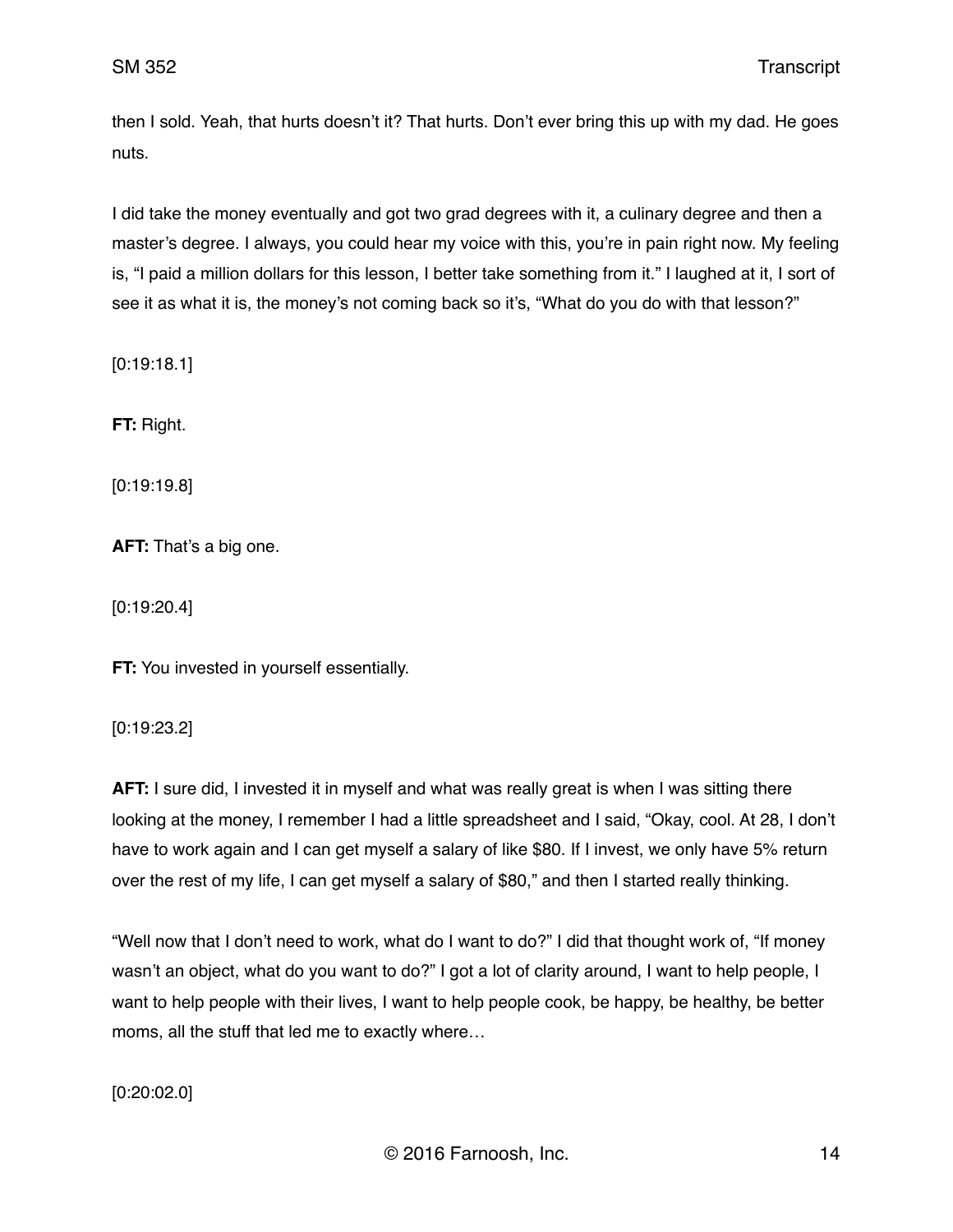**FT:** And so the moral of the story is, when you take money off the table, you can actually have clarity? You actually start to realize what really matters. I think that's for me, that's what I'm hearing from your story. I love it.

[0:20:16.5]

**AFT:** That's also why I'm very "live within my means", I keep wanting to say "beyond" because that's what everybody else does. I'm very into living within my means because when money becomes a stress and when you're under the thumb of debt, to me that's a very scary place to be.

[0:20:30.4]

**FT:** Oh yeah.

[0:20:30.3]

**AFT:** That's freedom.

[0:20:31.8]

**FT:** Okay, let's flip it and talk about a So Money moment. It sort of seems though that that failure turned into a So Money moment for you. But is there a separate time in your life where you achieved some really, personally, some great financial, like a financial win of some sorts.

[0:20:49.0]

**AFT:** Yes, there are financial wins too, all set that enormous loss. Both of them actually, I have two and both of them have to do with real estate. I remember I came to New York City, I think it was '98. I was living in California, wanted to move back to New York City so I was walking around Chelsey, looking at apartments, tiny little apartments for the enormous sum of like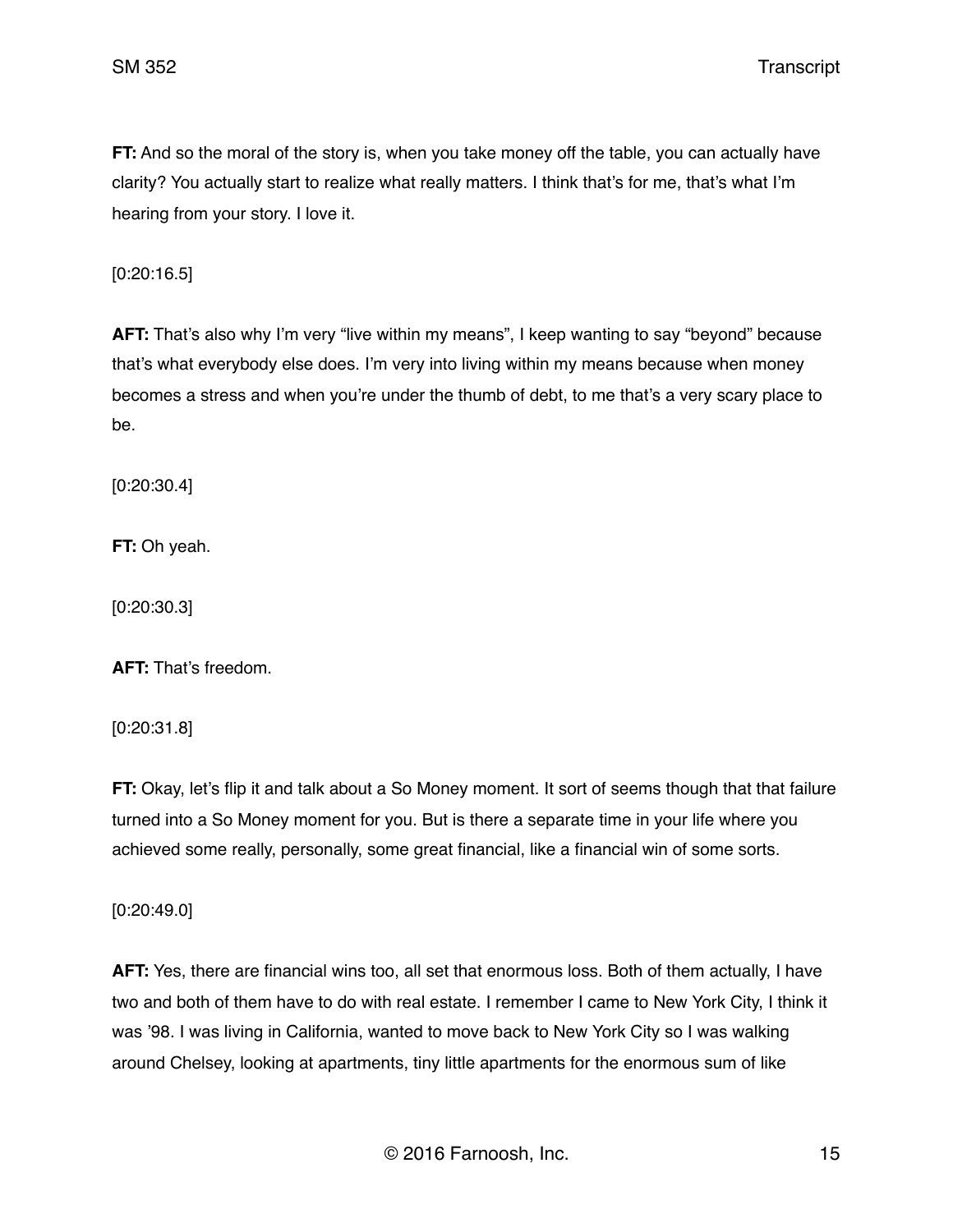\$300,000 for one bedroom and I was like, "God, that's a ridiculous amount of money. How could I do this?" Walked over to Gramercy Park, found an apartment with a backyard and trees and…

[0:20:21.0]

**FT:** What?

[0:20:23.0]

**AFT:** Farnoosh, \$299k.

[0:21:26.2]

**FT:** What year was this?

[0:21:27.4]

**AFT:** I think this was '98? I want to say '98 or '99. I literally made an offer on the spot, it was one of those like it's a winter day, what am I going to do, I'll just walk around at some open houses and I saw the difference in the neighborhoods between Chelsey and Gramercy and it was a huge difference and on the spot made an offer, they accepted it. Three years later, I flipped it for \$500.

[0:21:50.7]

**FT:** Wow.

[0:21:51.3]

**AFT:** That was a really big win and that felt like I said, that million, I didn't feel like I earned. That money I earned because I saw it, I researched the market for three hours, saw the opportunity…

[0:21:59.4]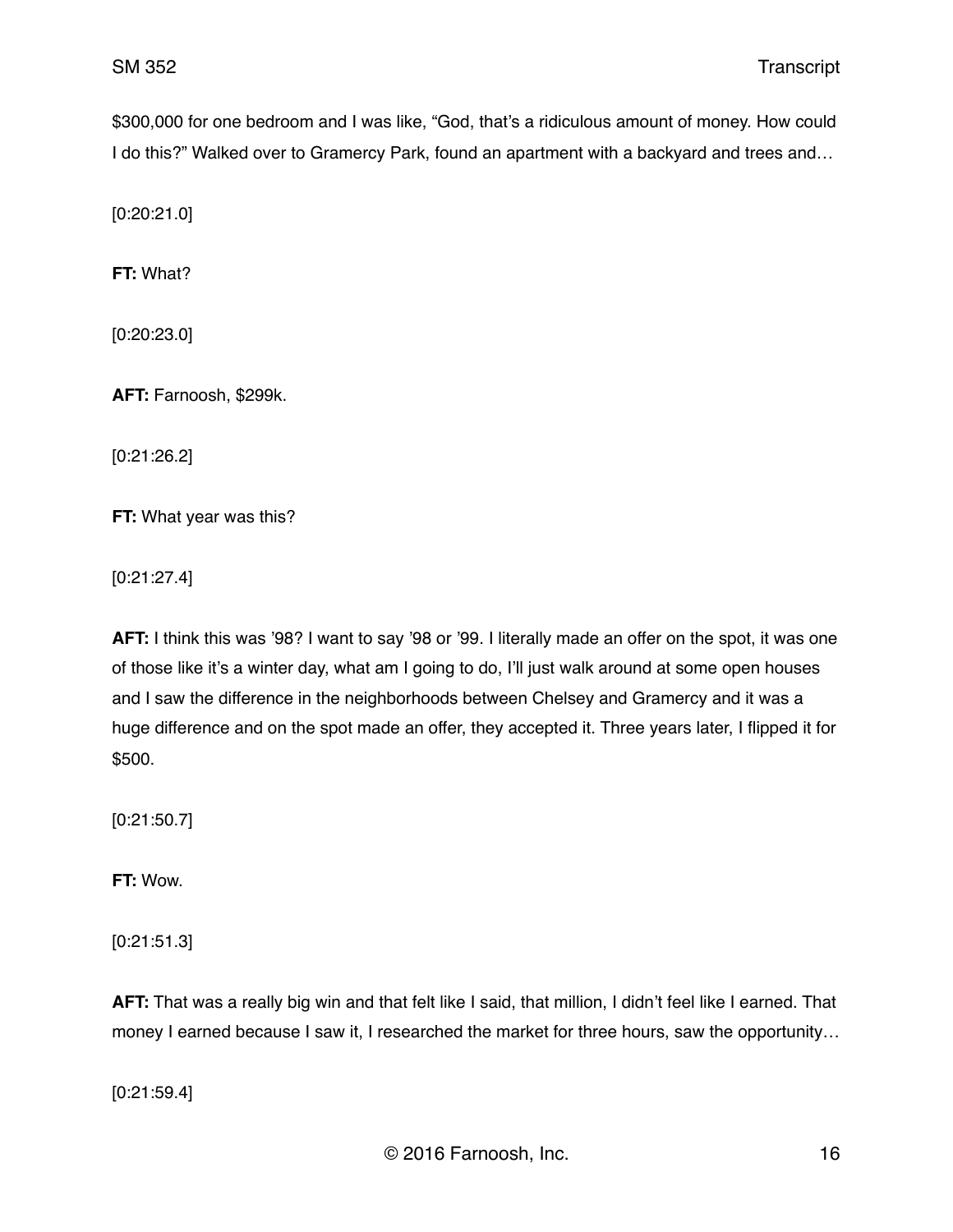**FT:** For three hours. People research for three years.

[0:22:05.4]

AFT: When you know it, when it's so clear, it's obvious.

[0:22:07.8]

**FT:** That's New York Real estate, you have to make a split decision, we bought our neighboring apartment in Brooklyn, we came home from winter break and we saw all these shoes lined up outside of our neighbor's apartment, we thought, "Oh she must have some company over from the blizzard or something." Nope, it was an open house. My husband went in, checked it out, came in and he was like, "They're selling the apartment, it's adjoining our apartment." He's like, "We should buy it."

My husband, this is me rubbing off on him because he would have never said something like this five years ago but he's like, "Farnoosh, we've always talked about expanding, we needed more room eventually, you're pregnant, what do you think?" I was like — we did the research, we then that night, we got pre-approved.

[0:22:52.8]

**AFT:** No, that's amazing!

[0:22:54.8]

**FT:** That night over the phone. We made an offer the next morning and that was like a Monday and then Thursday it was ours.

[0:23:04.8]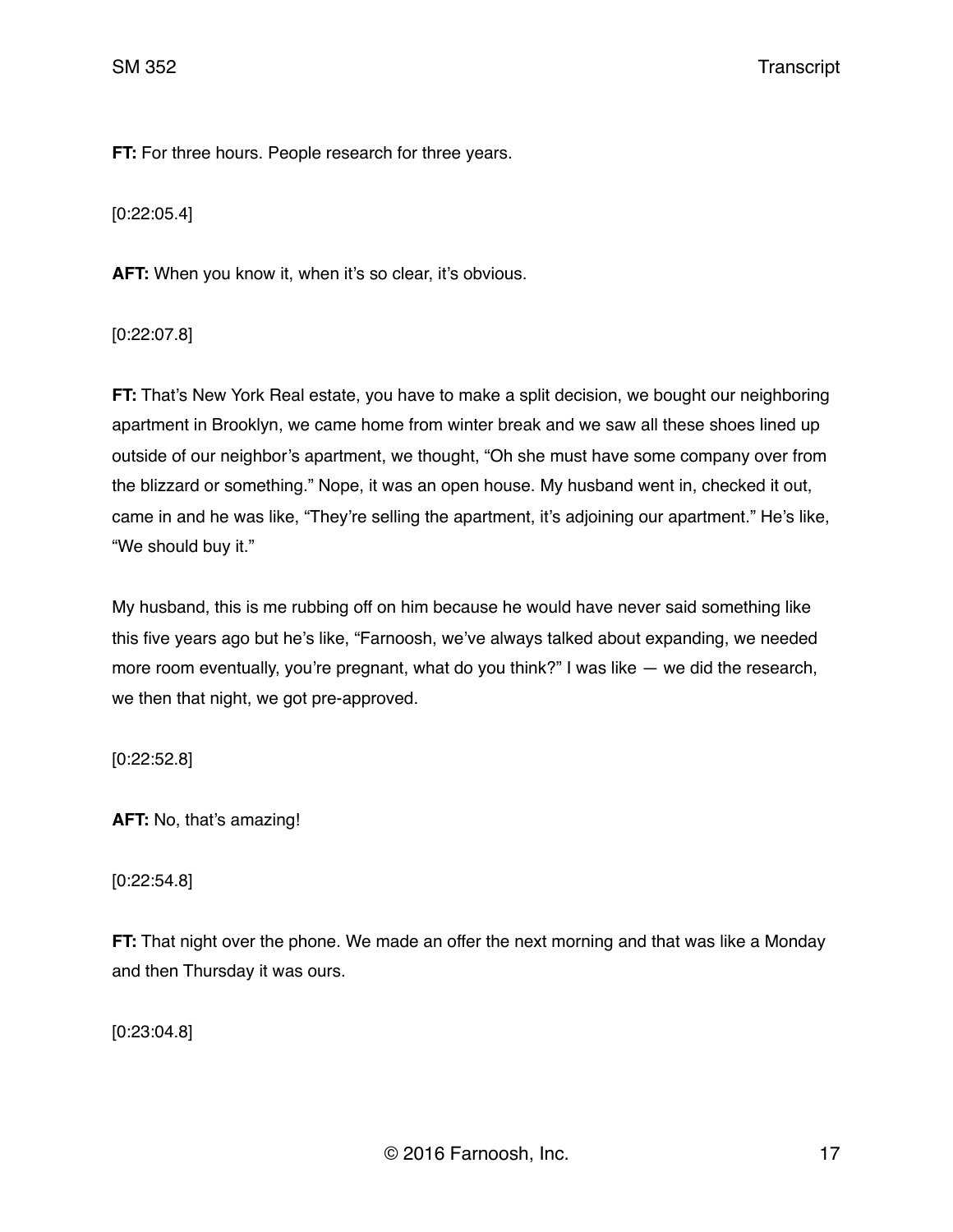**AFT:** That's amazing. See, that moment right? My real estate moment, your real estate moment, you have absolute clarity, you see the benefit of this financially or for your family. This is a must have, that's exactly what I do with coaching. I sort of ask questions and get people to the point where they have absolute clarity, they know what they need to do and I love that moment.

[0:23:28.0]

**FT:** I just spent a week with a billionaire and as I'm filming my CNBC show. One of the things that I learned from him is that he doesn't dwell on decisions. Part of it is because he has really good instincts and he's 71 now, this John Paul DeJoria. So he has the ability to really understand things in a way that he didn't maybe 50 years ago.

But that said, I think his style is such that he wants to keep moving forward. Even if he's okay with making mistakes, he's okay with failure, he's okay with rejection. But it's like, let's just move, let's just keep the wheels turning you know? Whether the decision is to not forward or to move forward. We've finished that decision, we're moving on to the next decision.

[0:24:13.0]

**AFT:** Beautiful.

[0:24:13.8]

**FT:** There's something to be said about that and I think that it takes a risk tolerance, it takes an ability to  $-$  it takes confidence, but it takes a willingness to also be like, "Okay, if things fall apart, we'll figure it out," and I guess that goes back to risk tolerance but I think that it sometimes an important variable between you and the success you want to reach.

[0:24:38.3]

**AFT:** Well put.

[0:24:41.8]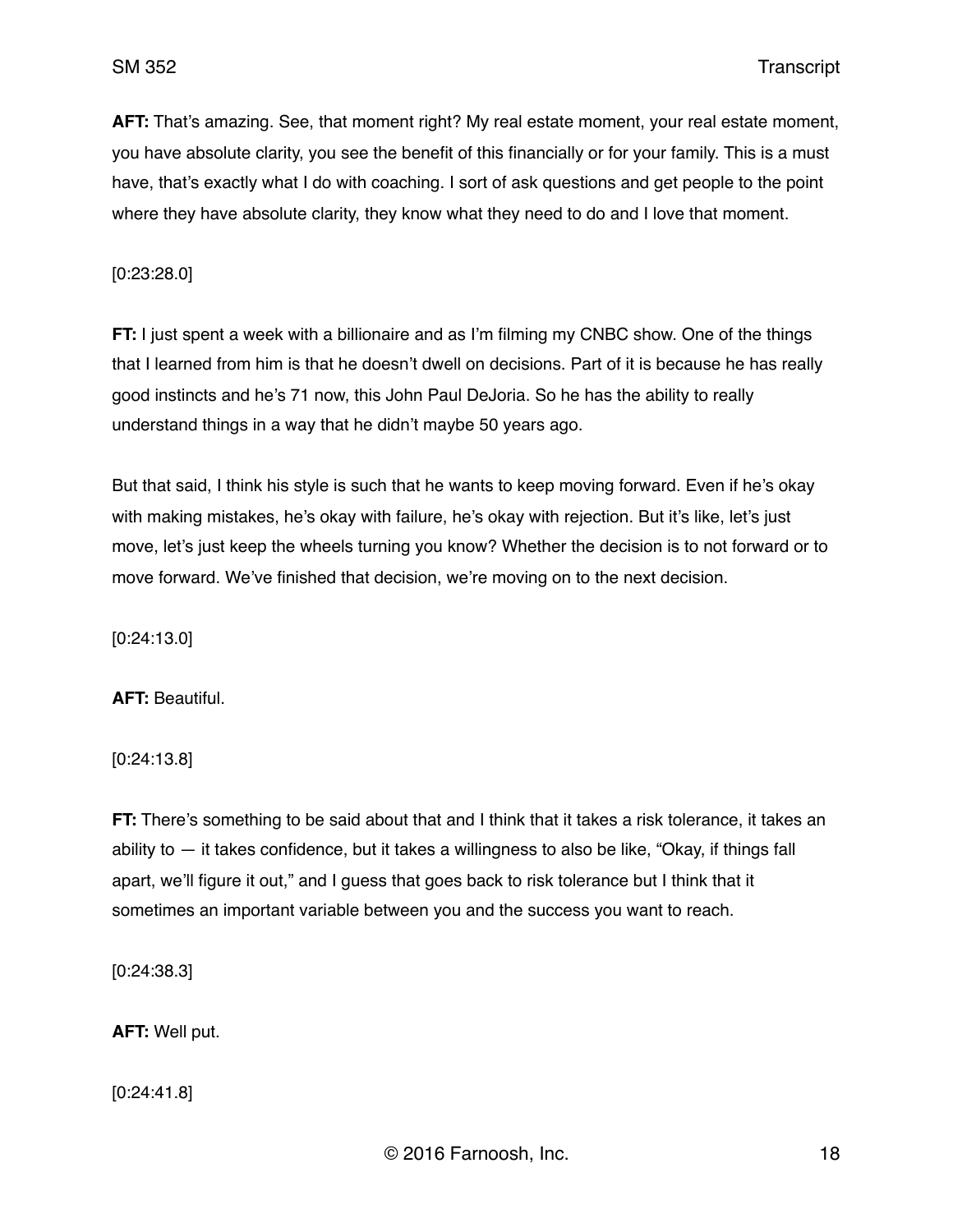**FT:** Anywho, anywho! Habits. What is your number one financial habit besides living below your means, which is a great practice?

[0:24:52.0]

**AFT:** Within.

[0:24:52.9]

**FT:** Right. Important differentiation. What's something, maybe a tool or even just a habit, it doesn't have to be every day, it could just be a conscious — but it has to be conscious, something that you do regularly?

[0:25:10.4]

**AFT:** I like a deal but not too good of a deal, right? Like you hire a cheap contractor you're going to have pretty fast. I don't like deals like that. I do silly things like this. Bread, the bread in my grocery store, I have my favorite bred, it's Peppered farm oatmeal, it's great, my kids love it. It's usually like \$4.49 in my grocery store. Once a month it goes on sale for like \$2.49, \$1.99, something in there. I always buy a lot of it on sale, put it in my freezer.

Things like that just — I like playing the game. My stock market is the grocery store. I like filling up when there's a good deal on things like that. Yeah, they've got the two for one watermelon except the watermelons like really old and gross, I'm not going to do that. The grocery store is where I make my investment every day and I like  $-$  I've got a lot of kids, I've got to buy in volume.

[0:26:06.1]

**FT:** They eat well too.

[0:26:07.2]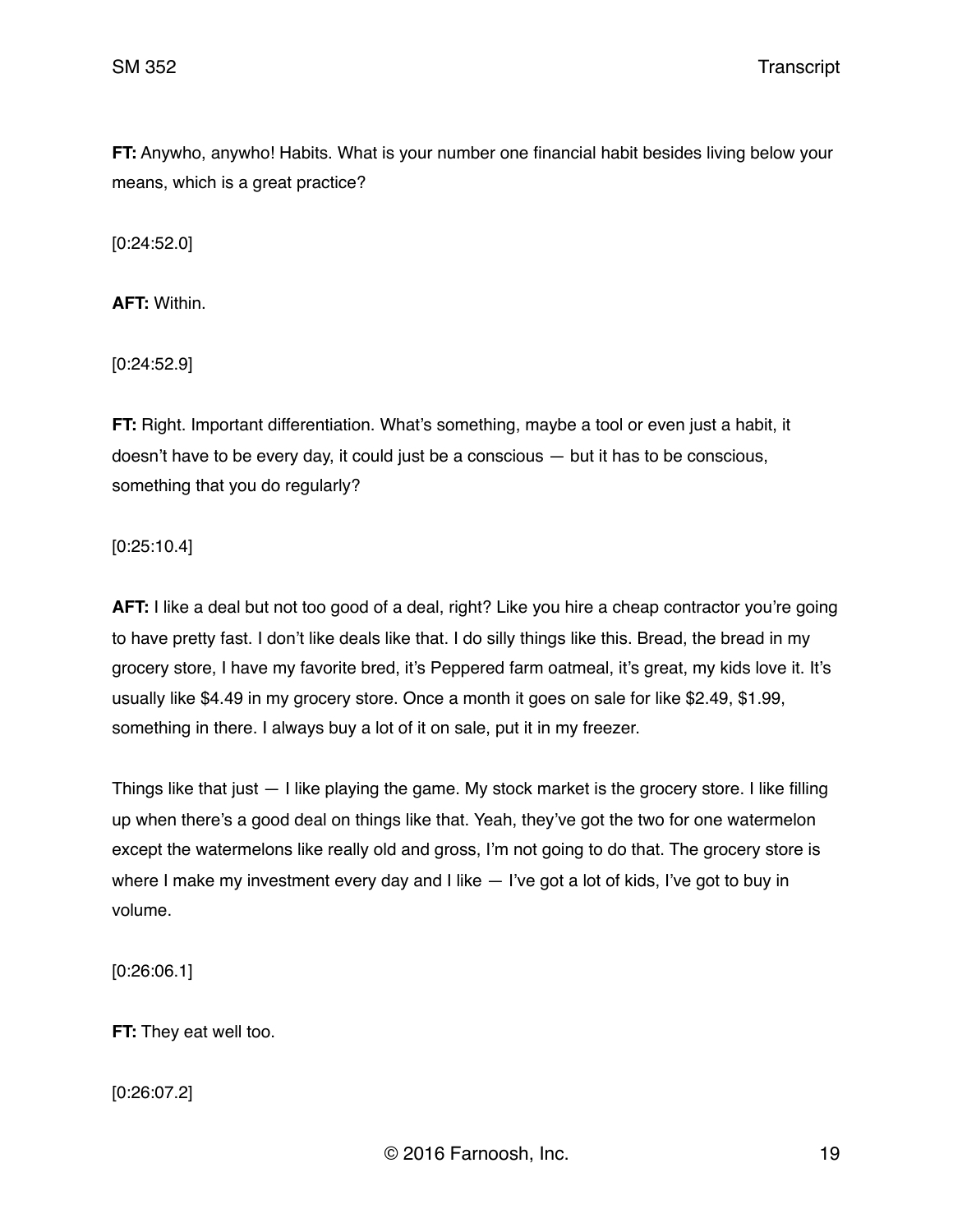**AFT:** Yeah, they eat very well. But I like staying sharp and it kind of reminds me, don't be a fool, don't pay more than you have to.

[0:26:14.3]

**FT:** Right. I like that, "Don't be a fool, don't pay more than you have to, the stock market is my grocery store." I think that's going to be your tweetable when this episode comes out. Okay, let's do some So Money fill in the blanks, this has been so much fun, are you having fun?

[0:26:28.4]

**AFT:** I'm having a great time, you are so great to talk to.

[0:26:30.9]

**FT:** Likewise. Okay, if I won the lottery tomorrow, the first thing I would do is \_\_\_\_.

[0:26:39.8]

**AFT:** Take a deep breath. This actually came out because we just had the big power ball thing.

[0:26:45.5]

**FT:** Right.

[0:26:46.6]

**AFT:** My husband bought tickets, I didn't buy tickets and I was like, I took a moment and I said, "I don't want to win. There will be too many people knocking on my door with their hands up, people will approach me differently, maybe my friends will treat me differently." And then I was like, "Okay, stop. You can do good things with this money." So I would feel great responsibility.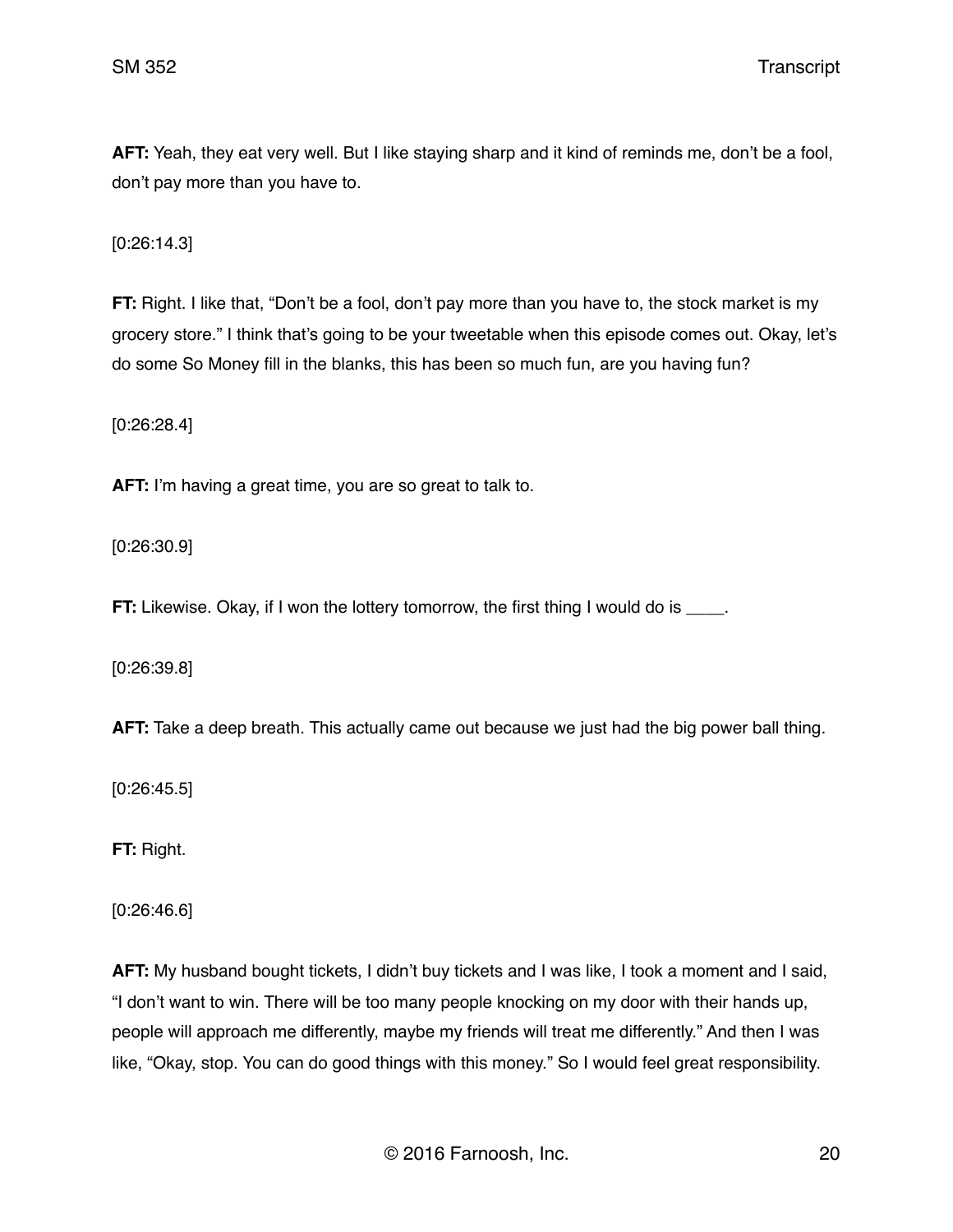I'd pay my babysitters more, I'll invest in the childcare people who have been so good to us. My babysitter just bought a brand new jeep and on the one hand I was like, "Man, be nice to get a brand new jeep," on the other hand I said, "This is the woman who takes care of my children, I am so glad that she's doing so well, that she can take care of herself and feel really good about the money she is making."

As you know, in our country, we're not super great to childcare workers. I feel great pride that she's able to have a nice lifestyle with the earnings we provide. Does that answer your question? I went on.

[0:27:51.1]

**FT:** No, you would take a deep breath and you would hope to god that it wasn't true. That's what I got from that.

[0:27:58.2]

**AFT:** I would take a deep breath and say, "Okay, my life just radically changed and it's not about what I'm going to buy myself." Farnoosh, we'll go on a trip, I'll take you somewhere, how is that? I would feel great responsibility and start taking very seriously the places I want to help. My mind goes to Mark Zuckerberg helping my neighboring Newark. Not very effectively helping neighboring Newark because the money wasn't managed properly. I would be very hands on I think of Bill Gates.

His foundation and how hands on they are about managing the money they spend solving real problems. I read somewhere recently, "We should not ask the youth of today what they want to be but what problems they want to solve." That's exactly what I would do, I'd say, "I have this money, what problems do I want to solve with it?"

[0:28:46.4]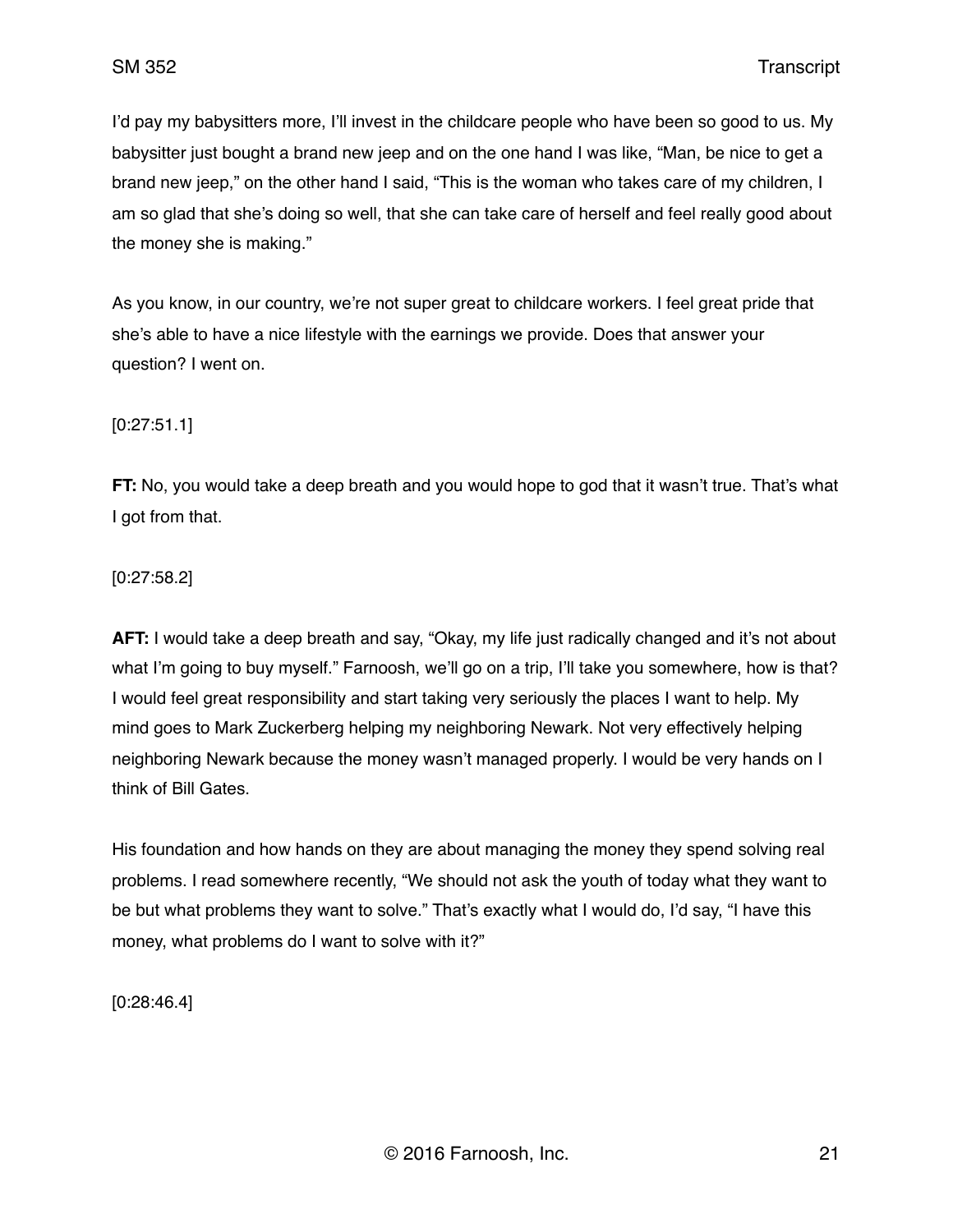**FT:** That's brilliant. Because, who knows what they want to be. Have you figured it out? I haven't figured it out. I'm still figuring it out, what do I want to be? I feel good about what I'm doing but life is so unpredictable in that sense.

[0:29:01.5]

**AFT:** It is, I do feel like if I can help people be their best selves, if I could help people get into their zone, into their sweet spot, they'll be doing great things for the world so hopefully by helping enough people, great things will happen from that.

[0:29:15.0]

**FT:** Love that answer. Okay, let's move on to this one. One thing I spend on that makes my life easier or better is  $\qquad \qquad$ .

[0:29:23.6]

**AFT:** Childcare.

[0:29:24.5]

**FT:** Yeah, word.

[0:29:27.1]

**AFT:** Word. We are spending a lot of childcare right now, more than I ever thought I would spend and it's worth every penny. I have a babysitter that comes at 6:30, do you want to know what I was doing this morning at 6:30?

[0:29:43.6]

**FT:** Um, sleeping?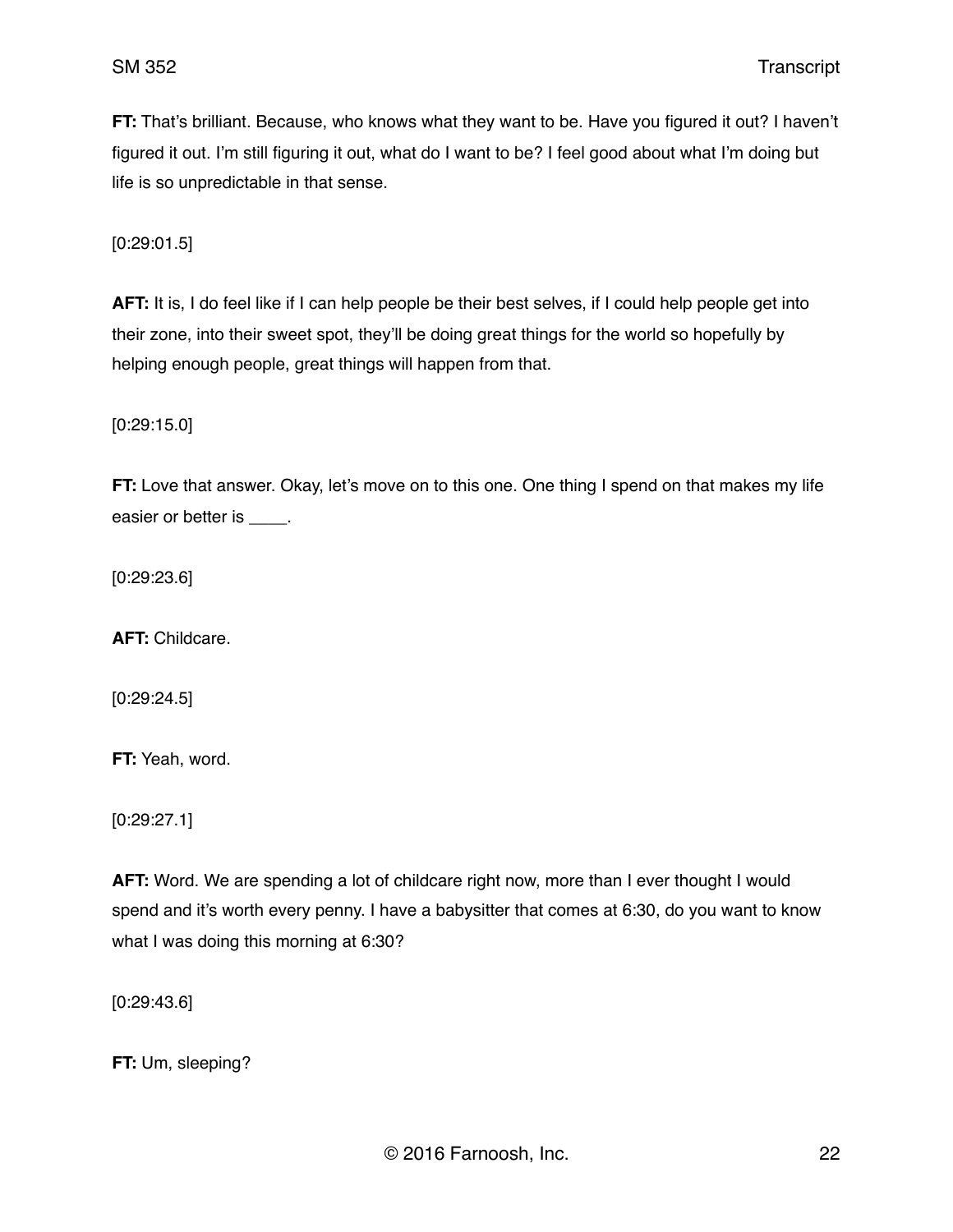[0:29:44.9]

**AFT:** You better believe it! There's nothing more important for my health than eating, sleeping and exercise. So yeah, I was up three times in the middle of the night. So she comes in the early shift, I earn that extra hour of sleep and it makes me a happier person. When people see me with my kids, they expect to see me bedraggled and miserable and I'm not, and it's very confusing. The only really reason why is because I have invested in outstanding childcare.

[0:30:10.5]

**FT:** How long does she stay?

[0:30:13.1]

**AFT:** She works — she stays three days a week until 6:30. She's got a 12 hour shift, three days a week and then half days the rest of the week. She works within a reasonable timeframe and then I augment her with other help. I do not want to wear her out. She also has four weeks paid vacation and other fabulous benefits.

[0:30:31.2]

**FT:** Wow, very nice. Can I work for you? No, I'm kidding.

[0:30:36.3]

**AFT:** You would not be the first to ask.

[0:30:39.5]

**FT:** One of my biggest splurges, your guilty pleasure Allison that you just love, you're not getting rid of it, is  $\frac{1}{\sqrt{2}}$ .

[0:30:46.6]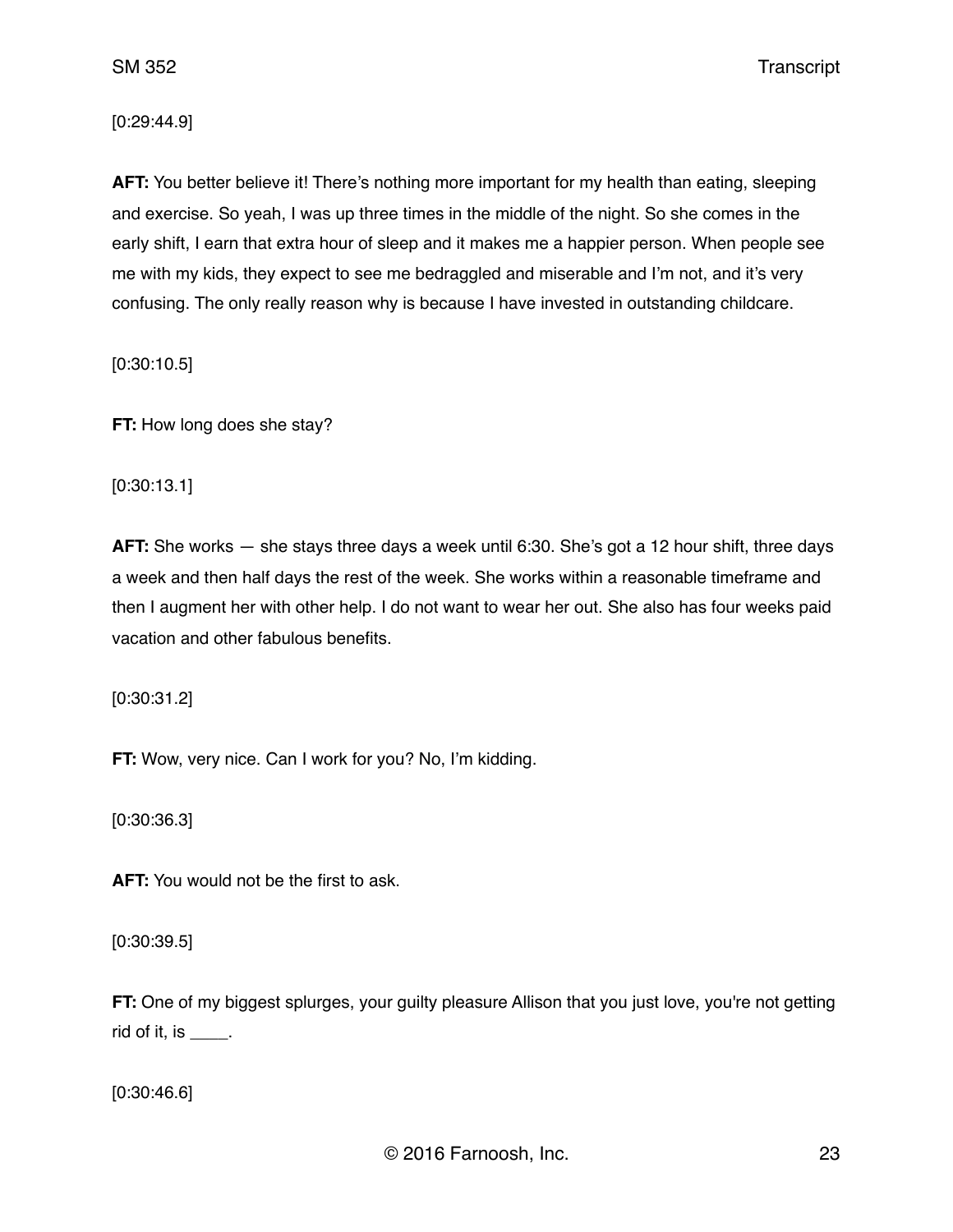**AFT:** Date night baby.

[0:30:47.7]

**FT:** Yeah baby.

[0:30:48.8]

**AFT:** Once a week, my husband and I go on a date, if we do not go on a date, I notice a difference because with three kids under three, we're tactics, we're implementation. I need a night where I dress up, put on my heels, feel great, look sexy and get flirted with. I'd much rather be doing that with my husband than with anyone else. We invest in  $-$  we go and we have cocktails and we sit at the bar and we  $-1$  think we did it too much this year because on Christmas, the bartender gave us a gift certificate. I swear to god Farnoosh.

[0:31:25.1]

**FT:** Tim and I found that we went the first year without a date night. We kept talking about the date night. Certainly we had occasionally, if we were visiting family and they'd be like, "Oh you two go out, we'll watch Evan," but then we were like, "Okay, we should just bake this into our existing schedule."

So every Thursday we have Roxanne, she comes over six till 10 or whatever and last night, we worked half the time and then we went out. It's kind of — sometimes the weeks don't let you just have a four hour meal. This week especially, we're just catching up on a lot of stuff. But hey, it is, it's built in now.

[0:32:12.6]

**AFT:** Yeah, I love that. You were away for a week. Of course you needed two hours of downtime to yourself but then you're sort of out of sync with your husband and probably after not seeing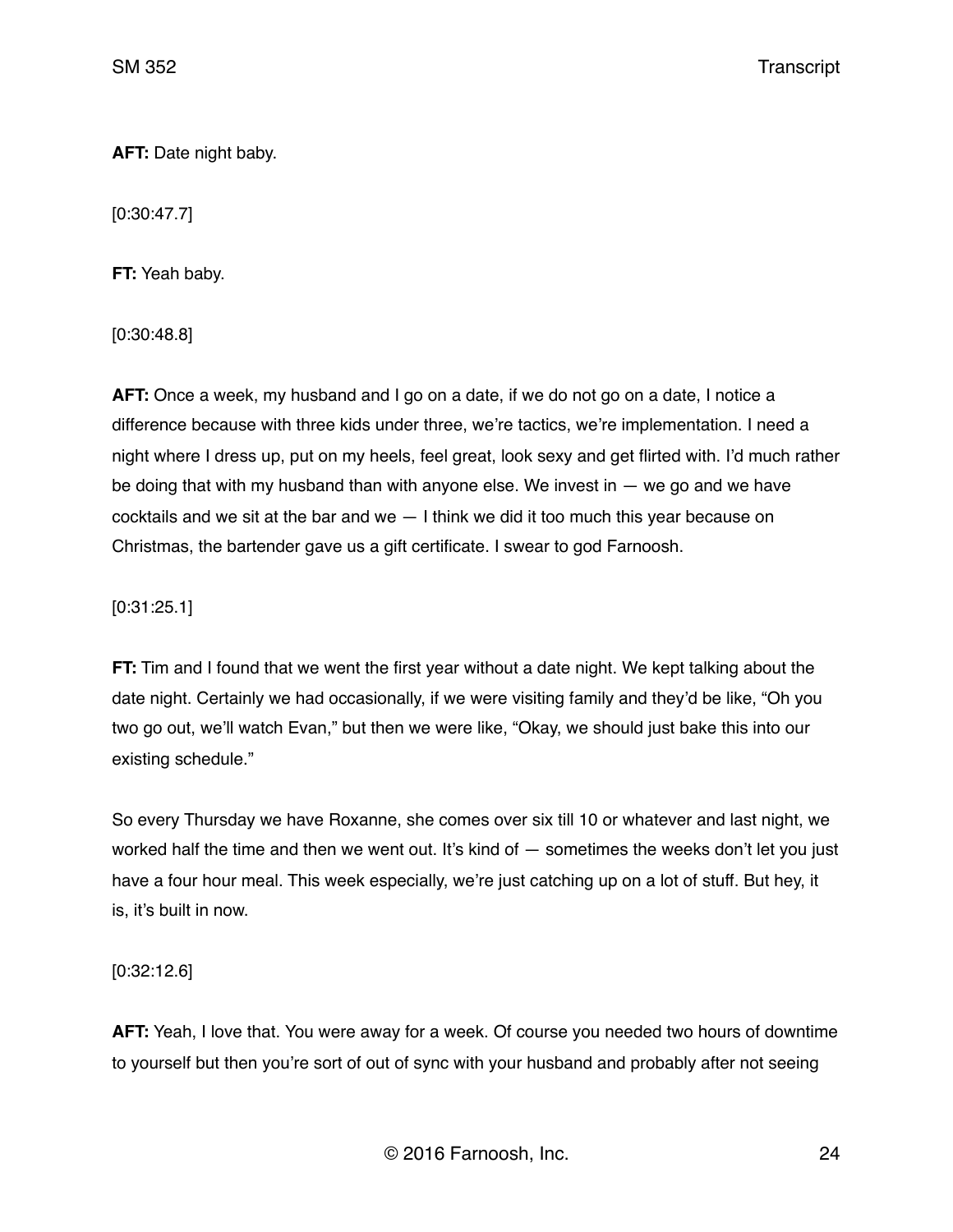him for a week kind of psyched. I know my husband was like, he looked at me with new eyes, I was away for five days and it's healthy. That's a splurge and it's so worth it.

[0:32:33.0]

**FT:** One thing I wish I had learned about money growing up is?

[0:32:39.9]

**AFT:** How to invest it more wisely. Obviously my dad tried as best he could in my 20's with my millions in the stock market, but I do think that investing is very geared to men or certainly was in the 80's. I knew how to make money, I knew how to save money, but I didn't know how to "make my money work for me." I would have loved more education about that in school right?

They taught me how to bake cookies and sow an apron. A little bit of financial investing skill would have been nice and I feel like when you have a lot of money, either your parents spoil you and you're kind of screwed because you don't know what to do with money or your parents really bring you into the business and teach you about money.

We don't teach money, I don't know how people pick up about money, we don't teach it in school, your family either does or doesn't, but I wish I would have had more of a financial, fiscal education.

[0:33:35.7]

**FT:** When I donate, I like to give to \_\_\_ because \_\_\_\_.

[0:33:38.9]

**AFT:** I like to give to local charities because I believe you take care of your small environment and it blooms into better. Lots of money being sent to Africa or South America and that's really important, but we got a lot of issues in Trenton and Newark. I like to donate locally first.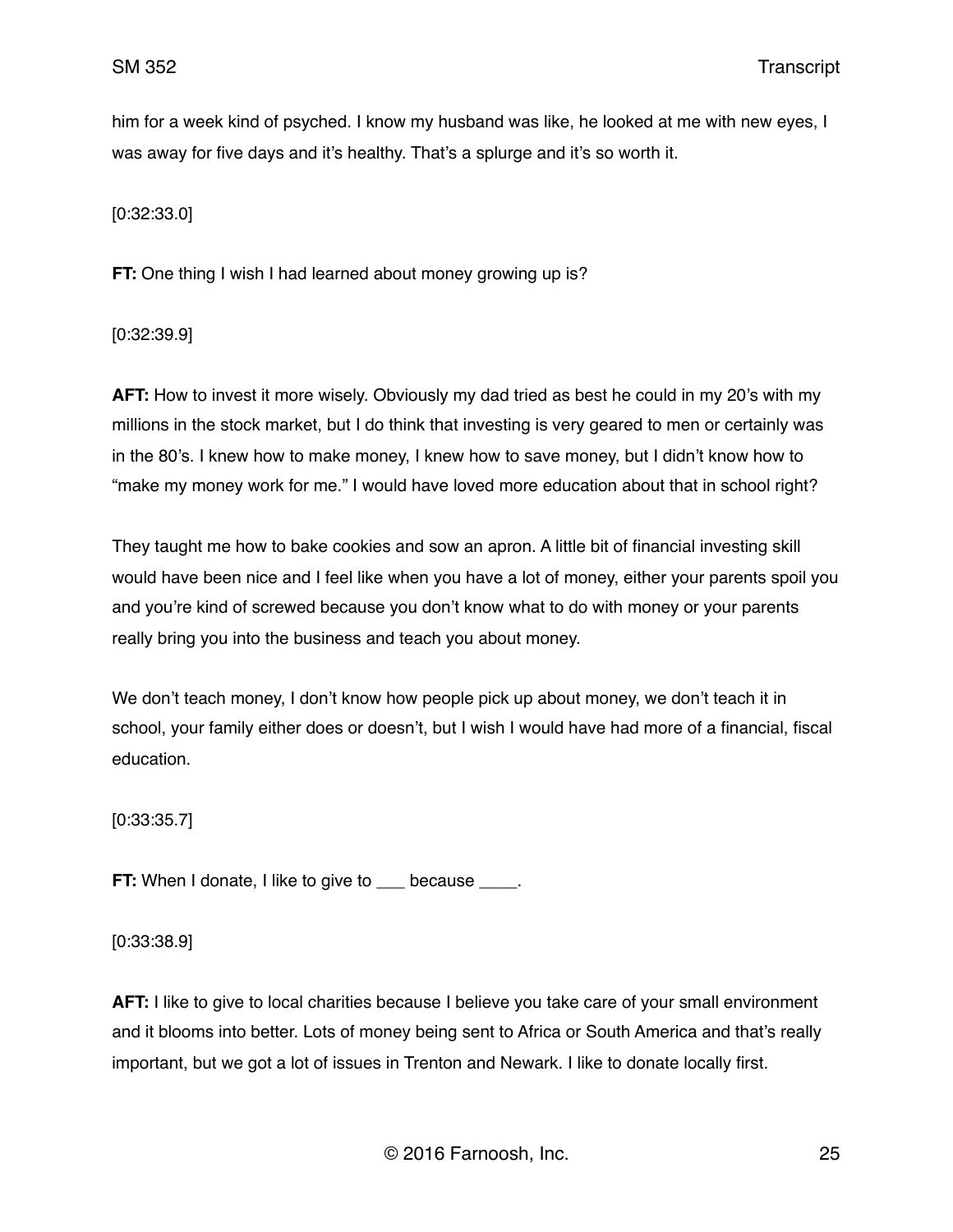[0:33:58.2]

**FT:** And last but not least, I'm Allison Fishman Task, I'm So Money because \_\_\_\_.

[0:34:04.1]

**AFT:** I believe in my ability to make it and spend it intelligently.

[0:34:09.0]

**FT:** Nice! Allison, when are we hanging out again?

[0:34:12.8]

**AFT:** ASAP. You know what babe? I got a huge stack of clothes for Evan because my boy's a year older and he's going to look so fab this spring.

[0:34:19.6]

**FT:** Yay! All right. I'm all hand me down fashion, I love it. Thank you so much. Allison, tell us where we can find you?

[0:34:27.5]

**AFT:** Come visit me at Allisontask.com.

[0:34:33.0]

**FT:** We will do that. Run, everyone. Thanks so much Allison, happy New Year.

[0:34:38.0]

**AFT:** Happy New Year Farnoosh.